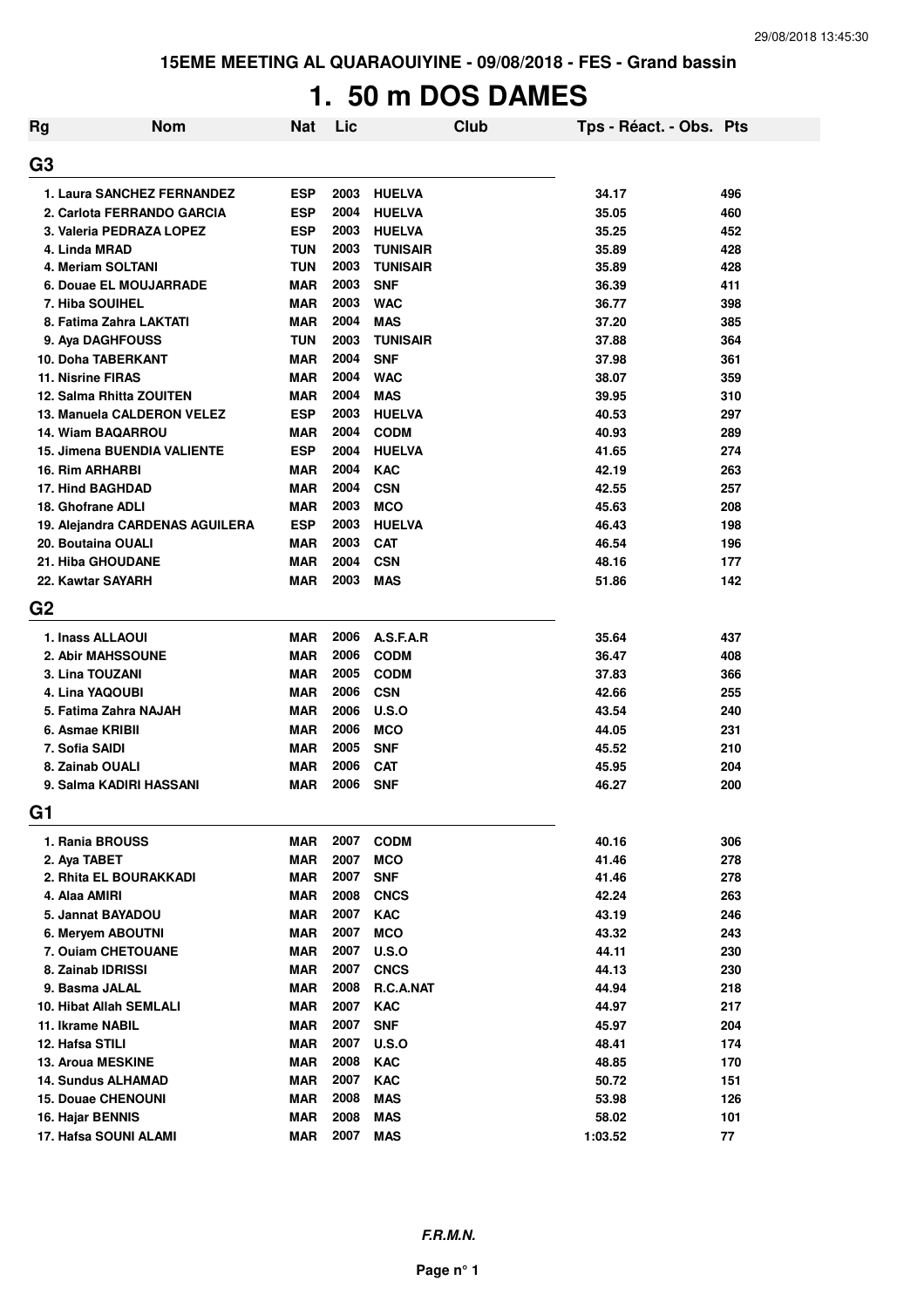# **2. 50 m DOS MESSIEURS**

| Rg | <b>Nom</b>                         | <b>Nat</b> | Lic  | <b>Club</b>          | Tps - Réact. - Obs. Pts |     |
|----|------------------------------------|------------|------|----------------------|-------------------------|-----|
| G4 |                                    |            |      |                      |                         |     |
|    | 1. Pablo TRINIDAD MORALES          | <b>ESP</b> | 2002 | <b>HUELVA</b>        | 30.44                   | 492 |
|    | 2. Omar Ahmed ZOUITEN              | <b>MAR</b> | 2002 | <b>MAS</b>           | 30.59                   | 485 |
|    | 3. Eduardo BARROSO PEREZ           | <b>ESP</b> | 2001 | <b>HUELVA</b>        | 30.82                   | 474 |
|    | 4. Ali KAMIL                       | <b>MAR</b> | 2002 | <b>WAC</b>           | 33.76                   | 361 |
|    | 5. Omar LEBIED                     | <b>MAR</b> | 2002 | <b>CSN</b>           | 36.53                   | 285 |
|    | 6. Mohamed RASSI                   | <b>MAR</b> | 2002 | <b>UNO</b>           | 37.35                   | 266 |
|    | 7. Saad LAKHLALKI                  | <b>MAR</b> | 2002 | <b>CSE</b>           | 39.06                   | 233 |
| G3 |                                    |            |      |                      |                         |     |
|    | 1. Hedi BRAHMI                     | <b>TUN</b> | 2003 | <b>TUNISAIR</b>      | 30.78                   | 476 |
|    | 2. Kamel NAMLAGHI                  | <b>TUN</b> | 2003 | <b>TUNISAIR</b>      | 30.96                   | 468 |
|    | 3. Ali GHARIANI                    | TUN        | 2003 | <b>ASM</b>           | 31.08                   | 462 |
|    | 4. Mohamed Amine LAABIDI           | TUN        | 2003 | <b>TUNISAIR</b>      | 31.35                   | 451 |
|    | 5. Adam SEDDOUK                    | <b>MAR</b> | 2003 | <b>CODM</b>          | 31.57                   | 441 |
|    | 6. Mohamed Badr OUAMMOU            | <b>MAR</b> | 2004 | <b>WAC</b>           | 32.76                   | 395 |
|    | 7. Adnane BENADADA                 | <b>MAR</b> | 2003 | <b>SNF</b>           | 33.53                   | 368 |
|    | 8. Mohamed Yassine MSALMANI        | <b>TUN</b> | 2004 | <b>TUNISAIR</b>      | 34.52                   | 337 |
|    | 9. Jose Maria GOMEZ GUEDES         | <b>ESP</b> | 2003 | <b>HUELVA</b>        | 34.77                   | 330 |
|    | 10. Mohammed Amine CHETOUANE       | <b>MAR</b> | 2003 | <b>UNO</b>           | 35.13                   | 320 |
|    | <b>11. Anass KEMMOUNE</b>          | <b>MAR</b> | 2003 | <b>SNF</b>           | 35.16                   | 319 |
|    | 12. Walid RHZAL                    | <b>MAR</b> | 2003 | <b>UNO</b>           | 35.32                   | 315 |
|    | <b>13. Francisco LUQUE MARQUEZ</b> | <b>ESP</b> | 2003 | <b>HUELVA</b>        | 36.80                   | 278 |
|    | <b>14. Yassine NAIMI</b>           | <b>MAR</b> | 2004 | U.S.O                | 37.73                   | 258 |
|    | <b>15. Omar KHERCHOUCH</b>         | <b>MAR</b> | 2003 | U.S.O                | 37.82                   | 256 |
|    | <b>16. El Khalil EL MAZOUNI</b>    | <b>MAR</b> | 2003 | <b>CSN</b>           | 39.28                   | 229 |
|    | <b>17. Anass BOUABDELLAOUI</b>     | <b>MAR</b> | 2004 | <b>MCO</b>           | 39.34                   | 228 |
|    | <b>18. Anas BOUYAKOUBI</b>         | <b>MAR</b> | 2004 | A.S.F.A.R            | 40.82                   | 204 |
|    | <b>19. Yassine MAKNASSI SALIME</b> | <b>MAR</b> | 2004 | <b>MAS</b>           | 42.41                   | 182 |
|    | 20. Anass SERBA                    | <b>MAR</b> | 2003 | <b>KAC</b>           | 45.41                   | 148 |
|    | <b>NC. Othmane ZAITOUNE</b>        | <b>MAR</b> | 2004 | <b>MAS</b>           | Dsq NI                  | 0   |
| G2 |                                    |            |      |                      |                         |     |
|    | 1. Mohamed Ali HORCHANI            | TUN        | 2005 | <b>ASM</b>           | 32.15                   | 418 |
|    | 2. Nouh ZAROUKI                    | <b>MAR</b> | 2005 | <b>UNO</b>           | 34.36                   | 342 |
|    | 3. Ayman BOUCETTA                  | <b>MAR</b> | 2005 | <b>CNN</b>           | 34.77                   | 330 |
|    | <b>4. Ali ESSARSARE</b>            | <b>MAR</b> | 2005 | <b>CODM</b>          | 35.64                   | 307 |
|    | 5. Yasser OUARIACH                 | <b>MAR</b> | 2005 | <b>U.S.O</b>         | 36.01                   | 297 |
|    | 6. Mohammed Tayeb GHALLAB          | <b>MAR</b> | 2006 | <b>SNF</b>           | 37.44                   | 264 |
|    | 7. Mohamed Hamza LAYACHI           | MAR        | 2005 | <b>CAT</b>           | 40.26                   | 212 |
|    | 8. Adham Salah CHERRAK             | <b>MAR</b> | 2005 | <b>MCO</b>           | 41.72                   | 191 |
|    | 9. Omar HIDAF                      | <b>MAR</b> | 2006 | <b>CODM</b>          | 42.70                   | 178 |
|    | 10. Abdelali RAMDANI               | <b>MAR</b> | 2006 | <b>MCO</b>           | 44.17                   | 161 |
|    | 11. Marwane EL HAOUAT              | <b>MAR</b> | 2006 | <b>SNF</b>           | 48.90                   | 118 |
| G1 |                                    |            |      |                      |                         |     |
|    | 1. Nizar HAOUATI                   | MAR        | 2007 | <b>USF</b>           | 38.06                   | 252 |
|    | 2. Mohamed MALKI                   | MAR        | 2007 | <b>WAC</b>           | 38.42                   | 245 |
|    | 3. Javier BUENDIA VALIENTE         | <b>ESP</b> | 2007 | <b>HUELVA</b>        | 40.01                   | 217 |
|    | 4. Othmane RHZAL                   | <b>MAR</b> | 2008 | <b>UNO</b>           | 41.41                   | 195 |
|    | 5. Naim EL MIR                     | <b>FRA</b> | 2008 | <b>CNS VALLAURIS</b> | 43.77                   | 165 |
|    | 6. Rayane ADIANNA                  | <b>MAR</b> | 2007 | <b>SNF</b>           | 45.50                   | 147 |
|    | 7. Fadi GHOUDANE                   | <b>MAR</b> | 2008 | <b>CSN</b>           | 46.87                   | 134 |
|    | 7. Rayane ELMAZOUNI                | <b>MAR</b> | 2008 | <b>CSN</b>           | 46.87                   | 134 |
|    | 9. Abdelilah NAJAH                 | <b>MAR</b> | 2007 | <b>U.S.O</b>         | 46.93                   | 134 |
|    | <b>10. Mehdi OUMOKHTAR</b>         | <b>MAR</b> | 2007 | <b>UNO</b>           | 49.21                   | 116 |
|    | 11. Othmane EL MAHI                | <b>MAR</b> | 2008 | <b>MCO</b>           | 50.22                   | 109 |
|    |                                    |            |      |                      |                         |     |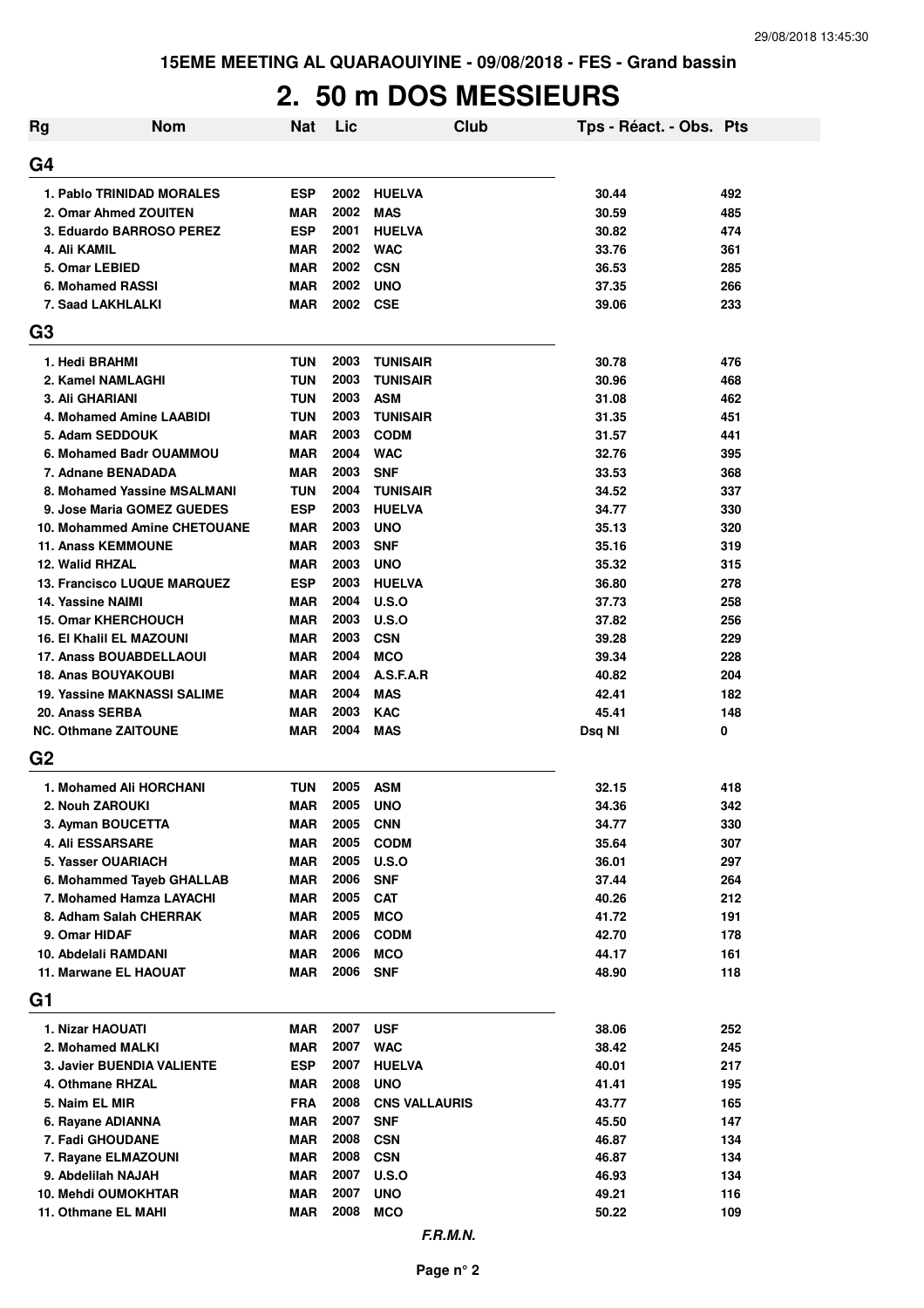# **2. 50 m DOS MESSIEURS**

| Rg | <b>Nom</b>                  | <b>Nat</b> | <b>Lic</b> | Club         |         | Tps - Réact. - Obs. Pts |
|----|-----------------------------|------------|------------|--------------|---------|-------------------------|
| G1 |                             |            |            |              |         |                         |
|    | 12. Badredine FASSI FIHRI   | MAR        | 2007       | <b>MAS</b>   | 51.32   | 102                     |
|    | <b>13. Younes HAMDAOUI</b>  | MAR        | 2008       | <b>U.S.O</b> | 59.56   | 65                      |
|    | <b>14. Ismail TAOUSSI</b>   | <b>MAR</b> | 2008       | <b>MAS</b>   | 1:01.23 | 60                      |
|    | 15. Hamza LAASKRI           | MAR        | 2008       | <b>KAC</b>   | 1:08.21 | 43                      |
|    | 16. Lokmane ALAMI EL HALIMI | MAR        | 2007       | <b>MAS</b>   | 1:20.33 | 26                      |
|    | NC. Mohamed Sami MIRI       | <b>MAR</b> | 2007       | <b>UNO</b>   | Dsg NI  | 0                       |
|    | NC. Mohamed Rachid HORCHANI | <b>TUN</b> | 2007       | <b>ASM</b>   | Dsg NI  | 0                       |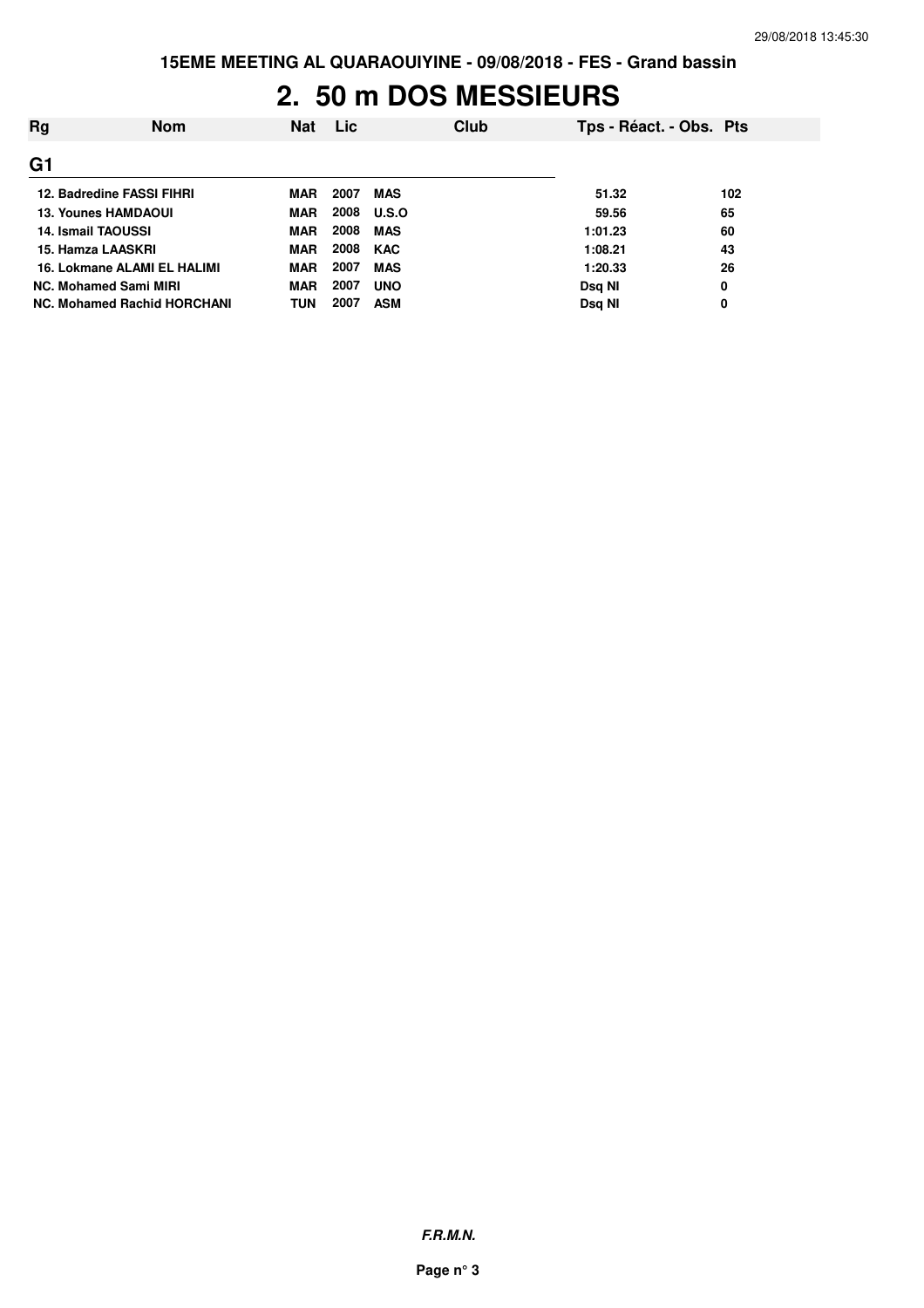# **3. 50 m NAGE LIBRE DAMES**

| Rg             | <b>Nom</b>                             | <b>Nat</b>               | Lic          |                          | Club | Tps - Réact. - Obs. Pts |            |
|----------------|----------------------------------------|--------------------------|--------------|--------------------------|------|-------------------------|------------|
| G5             |                                        |                          |              |                          |      |                         |            |
|                | 1. Houda ALACHBILI                     | <b>MAR</b>               | 2000         | <b>WAC</b>               |      | 32.08                   | 404        |
| G4             |                                        |                          |              |                          |      |                         |            |
|                | 1. Amelia FERNANDEZ MARTIN             | <b>ESP</b>               | 2001         | <b>HUELVA</b>            |      | 29.95                   | 497        |
|                | 2. Ayat Errahmane BELRHITI             | <b>MAR</b>               | 2002         | <b>MAS</b>               |      | 30.09                   | 490        |
|                | 3. Patricia VAZQUEZ PEREZ              | <b>ESP</b>               | 2001         | <b>HUELVA</b>            |      | 30.54                   | 469        |
|                | 4. Malek TRABELSSI                     | <b>TUN</b>               | 2002         | <b>TUNISAIR</b>          |      | 30.73                   | 460        |
|                | 5. Iqbal SAKHRAOUI                     | <b>MAR</b>               | 2001         | <b>CSN</b>               |      | 31.33                   | 434        |
|                | 6. Guadalupe BUENDIA VALIENTE          | <b>ESP</b>               | 2002         | <b>HUELVA</b>            |      | 31.48                   | 428        |
|                | 7. Ghita BAGHDAD                       | <b>MAR</b>               | 2002         | <b>CSN</b>               |      | 31.49                   | 428        |
|                | 8. Rim BENNANI                         | <b>MAR</b>               | 2002         | <b>CODM</b>              |      | 31.88                   | 412        |
|                | 9. Lina RODRIGUEZ NHARI                | <b>ESP</b>               | 2002         | <b>HUELVA</b>            |      | 33.59                   | 352        |
| G <sub>3</sub> |                                        |                          |              |                          |      |                         |            |
|                | 1. Laura SANCHEZ FERNANDEZ             | <b>ESP</b>               | 2003         | <b>HUELVA</b>            |      | 28.47                   | 579        |
|                | 2. Meriam SOLTANI                      | <b>TUN</b>               | 2003         | <b>TUNISAIR</b>          |      | 29.59                   | 516        |
|                | 2. Carlota FERRANDO GARCIA             | <b>ESP</b>               | 2004         | <b>HUELVA</b>            |      | 29.59                   | 516        |
|                | 4. Fatima Zahra LAKTATI                | <b>MAR</b>               | 2004         | <b>MAS</b>               |      | 29.63                   | 513        |
|                | 5. Douae EL MOUJARRADE                 | <b>MAR</b>               | 2003         | <b>SNF</b>               |      | 30.05                   | 492        |
|                | 6. Valeria PEDRAZA LOPEZ               | <b>ESP</b>               | 2003         | <b>HUELVA</b>            |      | 30.16                   | 487        |
|                | 6. Meriem MORNAGUI                     | <b>TUN</b>               | 2003         | <b>ASM</b>               |      | 30.16                   | 487        |
|                | 8. Hiba SOUIHEL                        | <b>MAR</b>               | 2003         | <b>WAC</b>               |      | 30.27                   | 482        |
|                | 9. Kaouther AMDOUNI                    | <b>TUN</b>               | 2003         | <b>TUNISAIR</b>          |      | 30.68                   | 462        |
|                | 10. Linda MRAD                         | <b>TUN</b>               | 2003         | <b>TUNISAIR</b>          |      | 31.12                   | 443        |
|                | 11. Aya DAGHFOUSS                      | <b>TUN</b>               | 2003         | <b>TUNISAIR</b>          |      | 31.37                   | 433        |
|                | 12. Ghita TABATI                       | <b>MAR</b>               | 2004         | <b>WAC</b>               |      | 32.57                   | 386        |
|                | <b>13. Hind BAGHDAD</b>                | <b>MAR</b>               | 2004         | <b>CSN</b>               |      | 32.78                   | 379        |
|                | 14. Wiam BAQARROU                      | <b>MAR</b>               | 2004         | <b>CODM</b>              |      | 32.96                   | 373        |
|                | <b>15. Rim ARHARBI</b>                 | <b>MAR</b>               | 2004         | <b>KAC</b>               |      | 33.34                   | 360        |
|                | 16. Manuela CALDERON VELEZ             | <b>ESP</b>               | 2003         | <b>HUELVA</b>            |      | 33.50                   | 355        |
|                | 17. Alejandra CARDENAS AGUILERA        | ESP                      | 2003         | <b>HUELVA</b>            |      | 33.67                   | 350        |
|                | <b>18. Jimena BUENDIA VALIENTE</b>     | ESP                      | 2004         | <b>HUELVA</b>            |      | 33.98                   | 340        |
|                | 19. Salma Rhitta ZOUITEN               | <b>MAR</b>               | 2004<br>2003 | <b>MAS</b>               |      | 35.41                   | 301        |
|                | 20. Kawtar SAYARH                      | <b>MAR</b>               |              | <b>MAS</b>               |      | 36.57                   | 273        |
|                | 21. Boutaina OUALI                     | <b>MAR</b>               | 2003<br>2004 | <b>CAT</b>               |      | 36.58                   | 273        |
|                | 22. Hiba GHOUDANE                      | <b>MAR</b>               | 2003         | <b>CSN</b>               |      | 36.64                   | 271        |
| G <sub>2</sub> | 23. Ghofrane ADLI                      | <b>MAR</b>               |              | <b>MCO</b>               |      | 40.35                   | 203        |
|                |                                        |                          |              |                          |      |                         |            |
|                | 1. Aya OUFRID                          | <b>MAR</b>               | 2005         | <b>CODM</b>              |      | 30.54                   | 469        |
|                | 2. Malak DARKAOUI                      | MAR                      | 2005         | <b>CODM</b>              |      | 30.81                   | 457        |
|                | 3. Inass ALLAOUI                       | MAR                      | 2006<br>2006 | A.S.F.A.R                |      | 31.63                   | 422        |
|                | 4. Youssra ELMAZOUNI<br>4. Sofia SAIDI | <b>MAR</b><br><b>MAR</b> | 2005         | <b>CSN</b><br><b>SNF</b> |      | 33.74<br>33.74          | 348<br>348 |
|                | 6. Salma KADIRI HASSANI                | <b>MAR</b>               | 2006         | <b>SNF</b>               |      | 34.09                   | 337        |
|                | 7. Lina YAQOUBI                        | <b>MAR</b>               | 2006         | <b>CSN</b>               |      | 34.15                   | 335        |
|                | 8. Zainab OUALI                        | MAR                      | 2006         | <b>CAT</b>               |      | 35.32                   | 303        |
|                | 9. Asmae KRIBII                        | MAR                      | 2006         | <b>MCO</b>               |      | 36.91                   | 265        |
|                | 10. Aya EL HAMDANI                     | <b>MAR</b>               | 2005         | <b>MAS</b>               |      | 38.32                   | 237        |
|                | 11. Fatima Zahra NAJAH                 | <b>MAR</b>               | 2006         | U.S.O                    |      | 38.80                   | 228        |
|                | <b>12. Malak NGUERI</b>                | <b>MAR</b>               | 2005         | <b>MAS</b>               |      | 40.05                   | 208        |
|                | 13. Kenza BENNANI                      | <b>MAR</b>               | 2006         | <b>MAS</b>               |      | 40.20                   | 205        |
|                | 14. Aicha ZOUARHI                      | <b>MAR</b>               | 2006         | <b>MAS</b>               |      | 40.32                   | 203        |
|                | 15. Meryem Ayah ZOUITEN                | <b>MAR</b>               | 2006         | <b>MAS</b>               |      | 45.50                   | 141        |
|                | 16. Lina OUAZZANI CHAHDI               | <b>MAR</b>               | 2006         | <b>MAS</b>               |      | 48.48                   | 117        |
|                | 17. Zineb SAIDI                        | <b>MAR</b>               | 2006         | <b>MAS</b>               |      | 50.87                   | 101        |
|                |                                        |                          |              |                          |      |                         |            |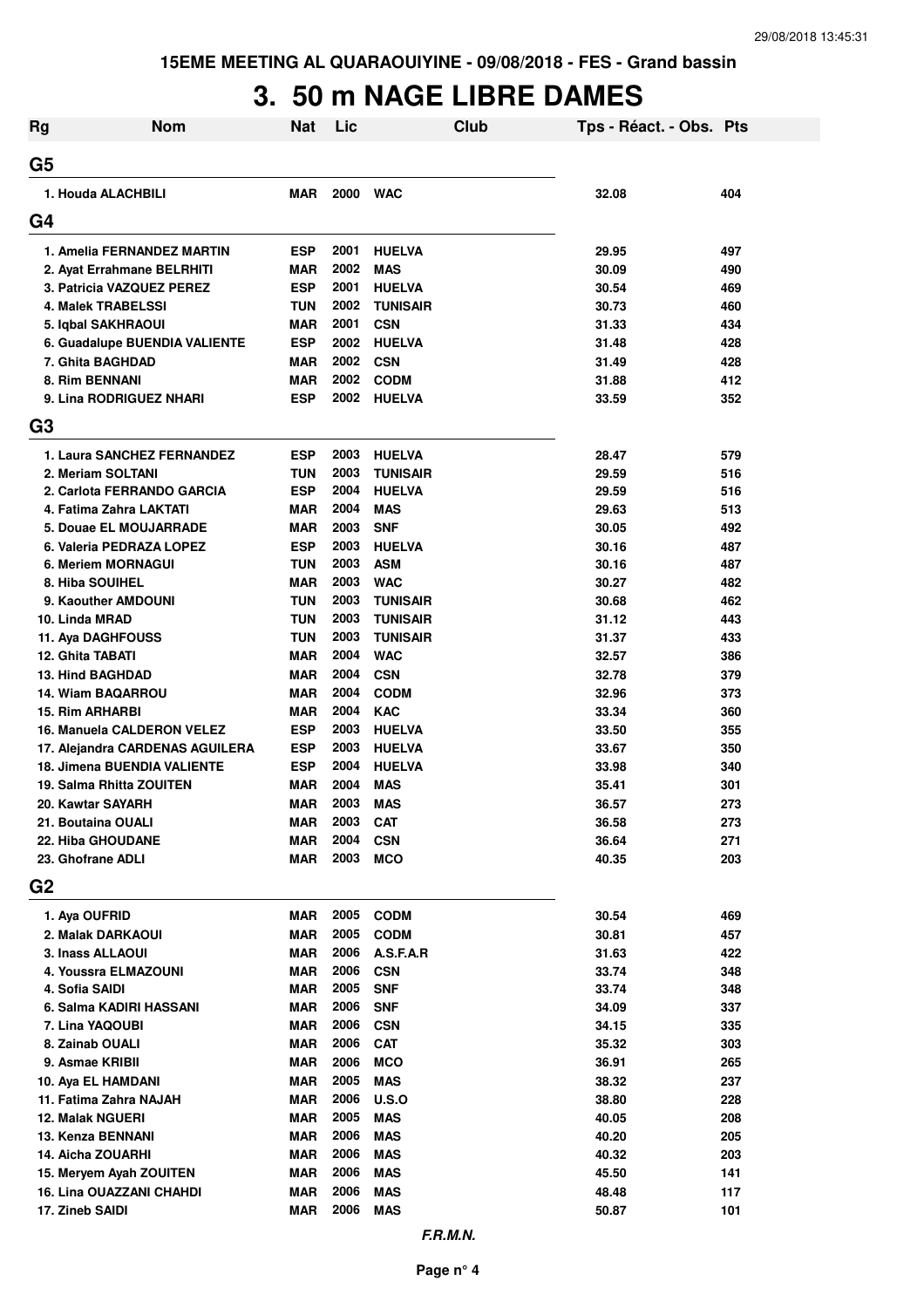# **3. 50 m NAGE LIBRE DAMES**

| Rg               | <b>Nom</b>                 | <b>Nat</b> | Lic  | Club        | Tps - Réact. - Obs. Pts |     |
|------------------|----------------------------|------------|------|-------------|-------------------------|-----|
| G <sub>2</sub>   |                            |            |      |             |                         |     |
|                  | <b>18. Salma BENNANI</b>   | <b>MAR</b> | 2006 | <b>MAS</b>  | 51.04                   | 100 |
| 19. Lina LYOUBI  |                            | <b>MAR</b> | 2006 | <b>MAS</b>  | 54.88                   | 80  |
|                  | 20. Rahaf ALHAMED          | <b>MAR</b> | 2005 | <b>KAC</b>  | 58.60                   | 66  |
|                  | <b>NC. Zineb BOULMAN</b>   | <b>MAR</b> | 2006 | <b>MAS</b>  | Dsq FD                  | 0   |
| G1               |                            |            |      |             |                         |     |
|                  | 1. Rania BROUSS            | <b>MAR</b> | 2007 | <b>CODM</b> | 32.95                   | 373 |
|                  | 2. Rhita EL BOURAKKADI     | <b>MAR</b> | 2007 | <b>SNF</b>  | 33.88                   | 343 |
|                  | 3. Zainab IDRISSI          | <b>MAR</b> | 2007 | <b>CNCS</b> | 33.98                   | 340 |
|                  | 4. Meryem ABOUTNI          | <b>MAR</b> | 2007 | <b>MCO</b>  | 34.41                   | 328 |
| 5. Alaa AMIRI    |                            | <b>MAR</b> | 2008 | <b>CNCS</b> | 36.75                   | 269 |
| 6. Jannat ADLI   |                            | <b>MAR</b> | 2007 | <b>MCO</b>  | 37.01                   | 263 |
|                  | 7. Aya MERZOUK             | <b>MAR</b> | 2007 | <b>MAS</b>  | 37.36                   | 256 |
|                  | 8. Hibat Allah SEMLALI     | <b>MAR</b> | 2007 | <b>KAC</b>  | 37.98                   | 244 |
|                  | 9. Jannat BAYADOU          | <b>MAR</b> | 2007 | <b>KAC</b>  | 38.16                   | 240 |
|                  | 10. Aroua MESKINE          | <b>MAR</b> | 2008 | <b>KAC</b>  | 41.48                   | 187 |
| 11. Hafsa STILI  |                            | <b>MAR</b> | 2007 | U.S.O       | 41.67                   | 184 |
|                  | 12. Sundus ALHAMAD         | <b>MAR</b> | 2007 | <b>KAC</b>  | 42.34                   | 176 |
|                  | 13. Fatima Zahra YOUNES    | <b>MAR</b> | 2007 | U.S.O       | 42.83                   | 170 |
|                  | <b>14. Douae CHENOUNI</b>  | <b>MAR</b> | 2008 | <b>MAS</b>  | 43.13                   | 166 |
|                  | <b>15. Chada BENBRAHIM</b> | <b>MAR</b> | 2007 | <b>MAS</b>  | 44.44                   | 152 |
| 16. Hajar BENNIS |                            | <b>MAR</b> | 2008 | <b>MAS</b>  | 47.62                   | 123 |
|                  | 17. Hafsa SOUNI ALAMI      | <b>MAR</b> | 2007 | <b>MAS</b>  | 53.45                   | 87  |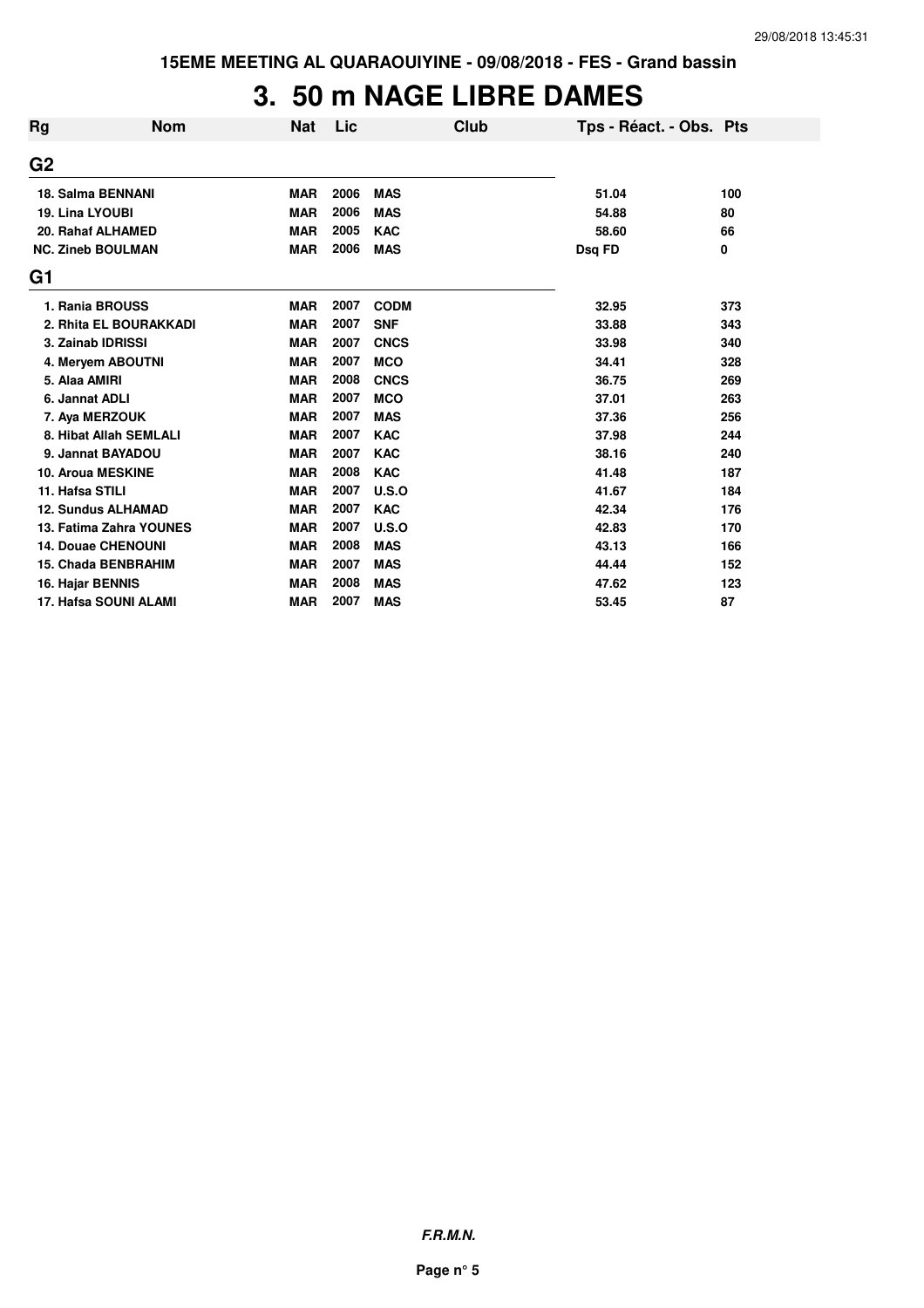# **4. 50 m NAGE LIBRE MESSIEURS**

| <b>Rg</b>      | <b>Nom</b>                         | Nat        | Lic  | Club                 | Tps - Réact. - Obs. Pts |     |
|----------------|------------------------------------|------------|------|----------------------|-------------------------|-----|
| G5             |                                    |            |      |                      |                         |     |
|                | 1. Ayman HARRATH                   | <b>MAR</b> | 1997 | <b>R.C.A.NAT</b>     | 24.58                   | 616 |
|                | 2. Hamza DAHBI SKALI               | <b>MAR</b> | 1998 | <b>CSN</b>           | 25.05                   | 581 |
|                | 3. Nouamane HAOUATI                | <b>MAR</b> | 1997 | R.C.A.NAT            | 25.94                   | 524 |
|                | 4. Juan Pedro VAZQUEZ CIVILA       | <b>ESP</b> | 1994 | <b>HUELVA</b>        | 26.05                   | 517 |
|                | 4. Alejandro RIVERO GALLAROD       | <b>ESP</b> | 2000 | <b>HUELVA</b>        | 26.05                   | 517 |
|                | 6. Hamza BENNOUNA                  | <b>MAR</b> | 2000 | <b>USF</b>           | 27.31                   | 449 |
|                | 7. Alvaro MARQUEZ MARTIN           | <b>ESP</b> | 1997 | <b>HUELVA</b>        | 28.06                   | 414 |
|                | 8. David MORALES ALVAREZ           | <b>ESP</b> | 1998 | <b>HUELVA</b>        | 28.12                   | 411 |
|                | 9. Aymane LEBIED                   | <b>MAR</b> | 1999 | <b>CSN</b>           | 28.23                   | 406 |
|                | 10. Omar AZIKOU                    | <b>MAR</b> | 2000 | <b>KAC</b>           | 28.91                   | 378 |
|                | 11. Othmane AZIZE                  | <b>MAR</b> | 2000 | <b>WAC</b>           | 29.14                   | 369 |
| G <sub>3</sub> |                                    |            |      |                      |                         |     |
|                | 1. Adam SEDDOUK                    | <b>MAR</b> | 2003 | <b>CODM</b>          | 25.48                   | 552 |
|                | 2. Zakariae AMALI                  | <b>MAR</b> | 2003 | <b>CODM</b>          | 26.89                   | 470 |
|                | <b>3. Anass KEMMOUNE</b>           | <b>MAR</b> | 2003 | <b>SNF</b>           | 26.97                   | 466 |
|                | 4. Hedi BRAHMI                     | <b>TUN</b> | 2003 | <b>TUNISAIR</b>      | 26.99                   | 465 |
|                | 5. Mohamed Amine LAABIDI           | <b>TUN</b> | 2003 | <b>TUNISAIR</b>      | 27.23                   | 453 |
|                | 5. Ali GHARIANI                    | TUN        | 2003 | <b>ASM</b>           | 27.23                   | 453 |
|                | 7. Walid DEQQAOUI                  | <b>MAR</b> | 2003 | <b>USF</b>           | 27.43                   | 443 |
|                | 8. Mohamed Badr OUAMMOU            | <b>MAR</b> | 2004 | <b>WAC</b>           | 27.77                   | 427 |
|                | 9. Mohamed Yassine MSALMANI        | <b>TUN</b> | 2004 | <b>TUNISAIR</b>      | 28.14                   | 410 |
|                | 10. Kamel NAMLAGHI                 | <b>TUN</b> | 2003 | <b>TUNISAIR</b>      | 28.33                   | 402 |
|                | 11. Jose Maria GOMEZ GUEDES        | <b>ESP</b> | 2003 | <b>HUELVA</b>        | 28.90                   | 378 |
|                | 12. Othmane ZAITOUNE               | <b>MAR</b> | 2004 | <b>MAS</b>           | 28.95                   | 377 |
|                | <b>13. Anass BOUABDELLAOUI</b>     | <b>MAR</b> | 2004 | <b>MCO</b>           | 29.69                   | 349 |
|                | <b>14. Francisco LUQUE MARQUEZ</b> | <b>ESP</b> | 2003 | <b>HUELVA</b>        | 29.72                   | 348 |
|                | 15. Zakaria NAJAH                  | <b>MAR</b> | 2003 | U.S.O                | 30.18                   | 332 |
|                | <b>16. El Khalil EL MAZOUNI</b>    | <b>MAR</b> | 2003 | <b>CSN</b>           | 30.61                   | 318 |
|                | 17. Walid RHZAL                    | <b>MAR</b> | 2003 | <b>UNO</b>           | 30.90                   | 310 |
|                | 18. Mohammed Amine CHETOUANE       | <b>MAR</b> | 2003 | <b>UNO</b>           | 31.34                   | 297 |
|                | <b>18. Anas BOUYAKOUBI</b>         | <b>MAR</b> | 2004 | A.S.F.A.R            | 31.34                   | 297 |
|                | 20. Omar KHERCHOUCH                | <b>MAR</b> | 2003 | U.S.O                | 31.97                   | 279 |
|                | 21. Yassine MAKNASSI SALIME        | <b>MAR</b> | 2004 | <b>MAS</b>           | 32.98                   | 254 |
|                | 22. Adil NOUIRA                    | MAR        | 2004 | <b>KAC</b>           | 33.41                   | 245 |
|                | 23. Abderrahman ALAMI EL HALIMI    | MAR        | 2003 | <b>MAS</b>           | 41.66                   | 126 |
| G <sub>2</sub> |                                    |            |      |                      |                         |     |
|                | 1. Mohamed Ali HORCHANI            | TUN        | 2005 | <b>ASM</b>           | 26.71                   | 480 |
|                | 2. Ayman BOUCETTA                  | MAR        | 2005 | <b>CNN</b>           | 28.08                   | 413 |
|                | 3. Ismail DEQQAOUI                 | MAR        | 2005 | <b>USF</b>           | 28.58                   | 391 |
|                | 4. Youssef IDRISSI                 | MAR        | 2005 | <b>CODM</b>          | 29.16                   | 368 |
|                | <b>5. Nouh ZAROUKI</b>             | <b>MAR</b> | 2005 | <b>UNO</b>           | 29.60                   | 352 |
|                | 6. Yasser OUARIACH                 | MAR        | 2005 | U.S.O                | 29.91                   | 341 |
|                | 7. Mohammed Tayeb GHALLAB          | MAR        | 2006 | <b>SNF</b>           | 31.69                   | 287 |
|                | 8. Mohamed Hamza LAYACHI           | MAR        | 2005 | <b>CAT</b>           | 32.62                   | 263 |
|                | 9. Omar HIDAF                      | <b>MAR</b> | 2006 | <b>CODM</b>          | 32.69                   | 261 |
|                | 10. Yassine RAMDANI                | MAR        | 2005 | <b>MCO</b>           | 32.76                   | 260 |
|                | 11. Adam ARFAQ                     | MAR        | 2006 | <b>MAS</b>           | 33.89                   | 234 |
|                | <b>12. Boubker SAYARH</b>          | MAR        | 2005 | <b>MAS</b>           | 34.41                   | 224 |
|                | 13. Adham Salah CHERRAK            | MAR        | 2005 | <b>MCO</b>           | 34.56                   | 221 |
|                | 14. Zacaria EL MIR                 | <b>FRA</b> | 2006 | <b>CNS VALLAURIS</b> | 35.61                   | 202 |
|                | 15. Loqmane FASSI FIHRI            | <b>MAR</b> | 2006 | <b>MAS</b>           | 35.69                   | 201 |
|                | 16. Marwane EL HAOUAT              | <b>MAR</b> | 2006 | <b>SNF</b>           | 36.21                   | 192 |
|                | <b>17. Mohamed SAHTARI</b>         | MAR        | 2005 | <b>KAC</b>           | 36.59                   | 186 |
|                | 18. Ghali DAIRI                    | <b>MAR</b> | 2005 | <b>MAS</b>           | 39.54                   | 147 |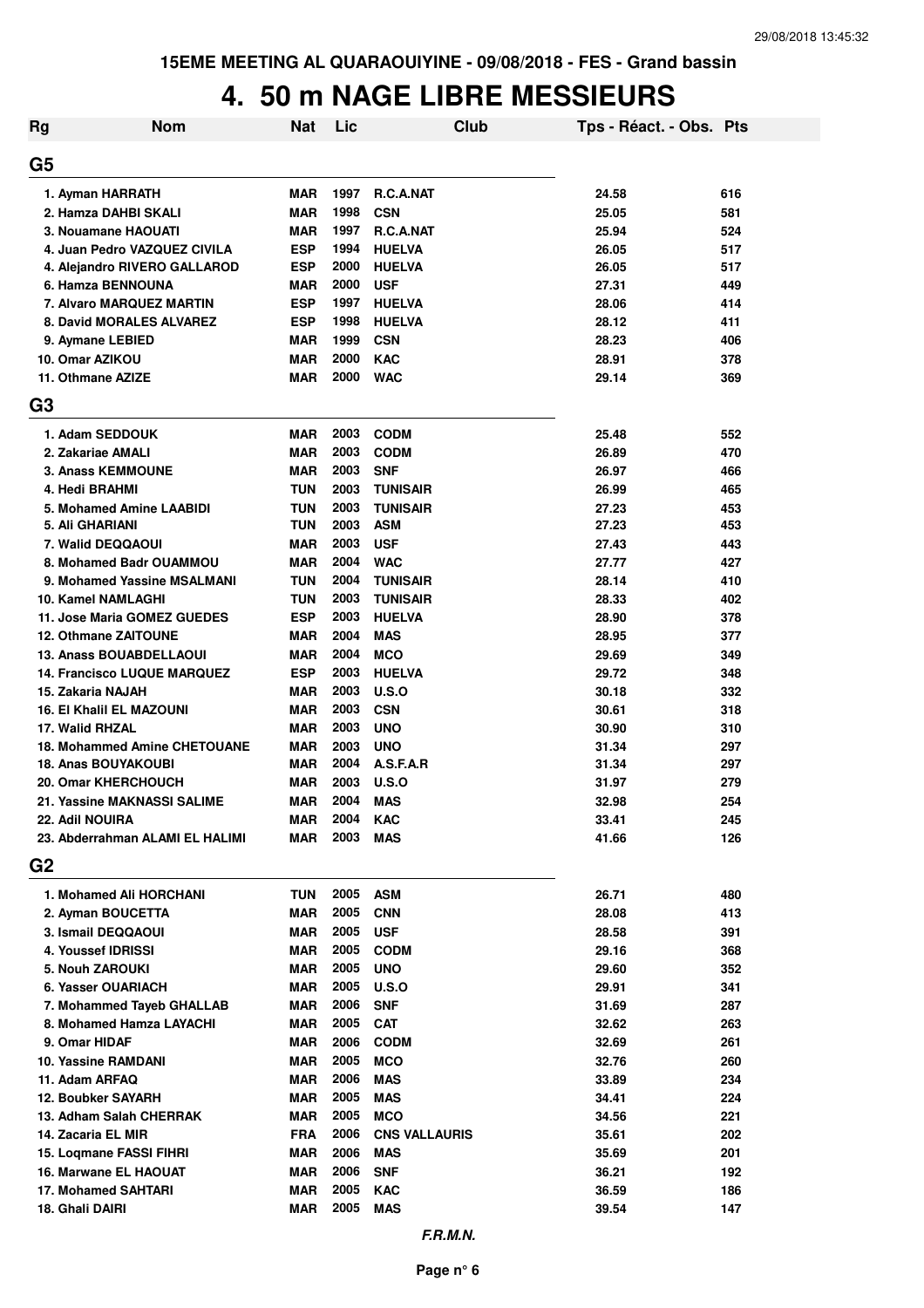# **4. 50 m NAGE LIBRE MESSIEURS**

| <b>Rg</b>       | <b>Nom</b>                       | <b>Nat</b> | Lic  | Club                 | Tps - Réact. - Obs. Pts |     |
|-----------------|----------------------------------|------------|------|----------------------|-------------------------|-----|
| G <sub>2</sub>  |                                  |            |      |                      |                         |     |
|                 | <b>19. Omar ACHIBAT</b>          | <b>MAR</b> | 2006 | <b>MAS</b>           | 49.12                   | 77  |
| G1              |                                  |            |      |                      |                         |     |
|                 | 1. Nizar HAOUATI                 | <b>MAR</b> | 2007 | <b>USF</b>           | 30.47                   | 323 |
|                 | 2. Javier BUENDIA VALIENTE       | <b>ESP</b> | 2007 | <b>HUELVA</b>        | 33.11                   | 251 |
|                 | 3. Mohamed MALKI                 | <b>MAR</b> | 2007 | <b>WAC</b>           | 33.20                   | 249 |
|                 | 4. Rayane ADIANNA                | <b>MAR</b> | 2007 | <b>SNF</b>           | 34.46                   | 223 |
|                 | 5. Othmane RHZAL                 | <b>MAR</b> | 2008 | <b>UNO</b>           | 34.67                   | 219 |
|                 | 6. Mohamed Rachid HORCHANI       | <b>TUN</b> | 2007 | <b>ASM</b>           | 36.41                   | 189 |
|                 | 7. Mohamed Sami MIRI             | <b>MAR</b> | 2007 | <b>UNO</b>           | 36.42                   | 189 |
|                 | 8. Mehdi OUMOKHTAR               | <b>MAR</b> | 2007 | <b>UNO</b>           | 37.02                   | 180 |
|                 | 9. Naim EL MIR                   | <b>FRA</b> | 2008 | <b>CNS VALLAURIS</b> | 37.12                   | 178 |
|                 | 10. Abdelilah NAJAH              | <b>MAR</b> | 2007 | U.S.O                | 37.34                   | 175 |
|                 | <b>11. Fadi GHOUDANE</b>         | <b>MAR</b> | 2008 | <b>CSN</b>           | 38.60                   | 159 |
|                 | 12. Othmane EL MAHI              | <b>MAR</b> | 2008 | <b>MCO</b>           | 39.22                   | 151 |
|                 | 13. Rayane ELMAZOUNI             | <b>MAR</b> | 2008 | <b>CSN</b>           | 39.72                   | 145 |
| 14. Rayane AKIL |                                  | <b>MAR</b> | 2008 | <b>CSEJL</b>         | 40.63                   | 136 |
|                 | <b>15. Badredine FASSI FIHRI</b> | <b>MAR</b> | 2007 | <b>MAS</b>           | 41.33                   | 129 |
| 16. Ali STILI   |                                  | <b>MAR</b> | 2008 | U.S.O                | 42.07                   | 122 |
|                 | 17. Ismail TAOUSSI               | <b>MAR</b> | 2008 | <b>MAS</b>           | 46.92                   | 88  |
|                 | 18. Hamza LAASKRI                | <b>MAR</b> | 2008 | <b>KAC</b>           | 51.42                   | 67  |
| 19. Zyad DALIA  |                                  | <b>MAR</b> | 2007 | <b>MAS</b>           | 51.51                   | 66  |
|                 | 20. Lokmane ALAMI EL HALIMI      | <b>MAR</b> | 2007 | <b>MAS</b>           | 53.09                   | 61  |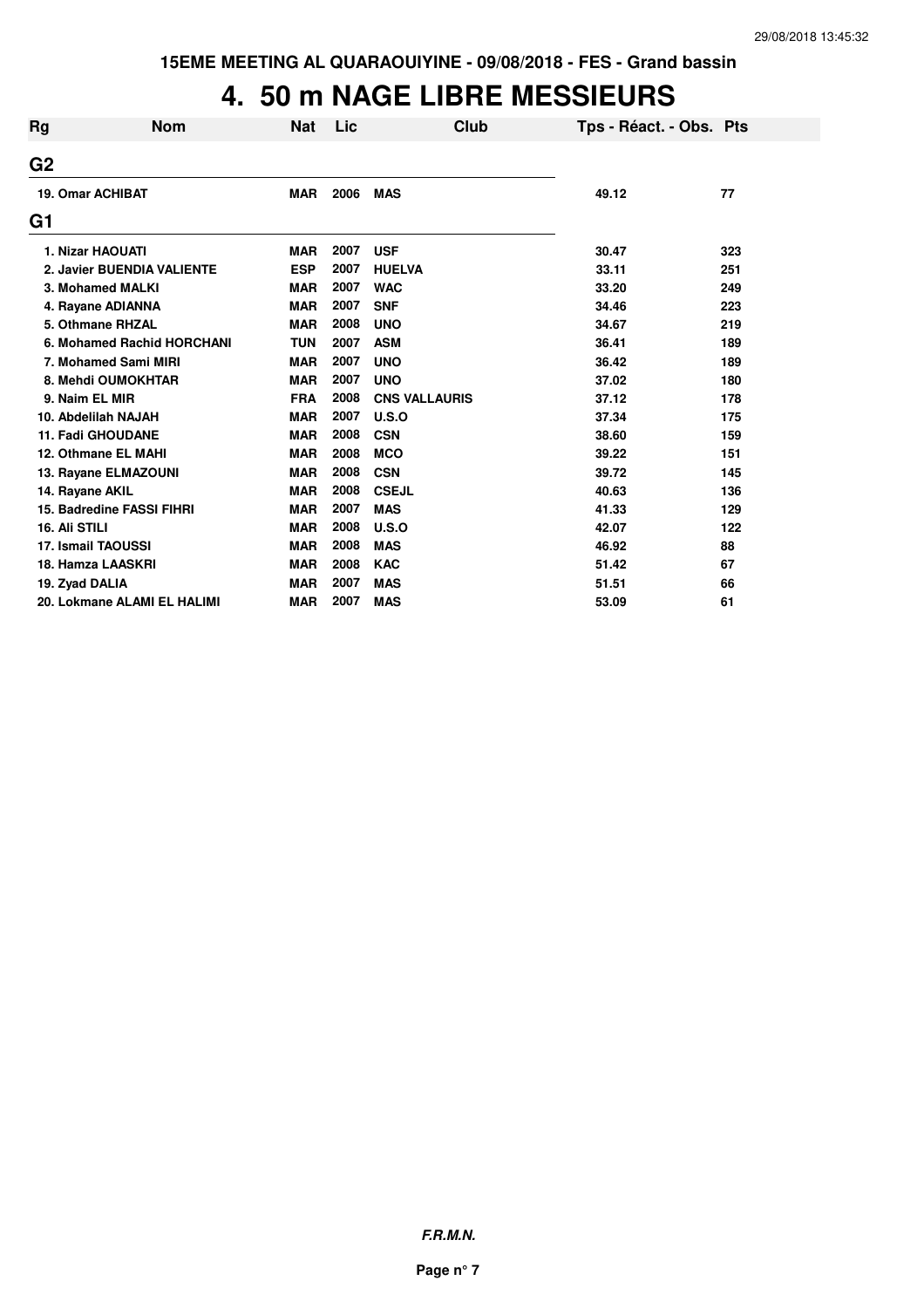# **5. 50 m BRASSE DAMES**

| Rg             | <b>Nom</b>                                 | <b>Nat</b>               | Lic          |                             | <b>Club</b> | Tps - Réact. - Obs. Pts |            |
|----------------|--------------------------------------------|--------------------------|--------------|-----------------------------|-------------|-------------------------|------------|
| G5             |                                            |                          |              |                             |             |                         |            |
|                | <b>NC. Houda ALACHBILI</b>                 | <b>MAR</b>               | 2000         | <b>WAC</b>                  |             | Dsq NI                  | 0          |
| G4             |                                            |                          |              |                             |             |                         |            |
|                | 1. Amelia FERNANDEZ MARTIN                 | <b>ESP</b>               | 2001         | <b>HUELVA</b>               |             | 36.75                   | 535        |
|                | 2. Malek TRABELSSI                         | <b>TUN</b>               | 2002         | <b>TUNISAIR</b>             |             | 36.84                   | 531        |
|                | 3. Patricia VAZQUEZ PEREZ                  | <b>ESP</b>               | 2001         | <b>HUELVA</b>               |             | 41.88                   | 361        |
|                | 4. Guadalupe BUENDIA VALIENTE              | <b>ESP</b>               | 2002         | <b>HUELVA</b>               |             | 42.69                   | 341        |
|                | 5. Ayat Errahmane BELRHITI                 | <b>MAR</b>               | 2002         | <b>MAS</b>                  |             | 44.95                   | 292        |
|                | 6. Iqbal SAKHRAOUI                         | <b>MAR</b>               | 2001         | <b>CSN</b>                  |             | 45.63                   | 279        |
|                | 7. Ghita BAGHDAD                           | <b>MAR</b>               | 2002         | <b>CSN</b>                  |             | 45.70                   | 278        |
|                | 8. Rim BENNANI                             | <b>MAR</b>               | 2002         | <b>CODM</b>                 |             | 45.87                   | 275        |
| G3             |                                            |                          |              |                             |             |                         |            |
|                | 1. Laura SANCHEZ FERNANDEZ                 | <b>ESP</b>               | 2003         | <b>HUELVA</b>               |             | 35.16                   | 611        |
|                | 2. Valeria PEDRAZA LOPEZ                   | <b>ESP</b>               | 2003         | <b>HUELVA</b>               |             | 38.76                   | 456        |
|                | 3. Meriam SOLTANI                          | <b>TUN</b>               | 2003         | <b>TUNISAIR</b>             |             | 39.71                   | 424        |
|                | 4. Kaouther AMDOUNI                        | <b>TUN</b>               | 2003         | <b>TUNISAIR</b>             |             | 39.76                   | 422        |
|                | 4. Meriem MORNAGUI                         | <b>TUN</b>               | 2003         | <b>ASM</b>                  |             | 39.76                   | 422        |
|                | 6. Fatima Zahra LAKTATI                    | <b>MAR</b>               | 2004         | <b>MAS</b>                  |             | 41.30                   | 377        |
|                | <b>7. Chahd MACHKOUR</b>                   | <b>MAR</b>               | 2004         | <b>WAC</b>                  |             | 41.35                   | 375        |
|                | 8. Manuela CALDERON VELEZ                  | <b>ESP</b>               | 2003<br>2004 | <b>HUELVA</b><br><b>WAC</b> |             | 41.55                   | 370        |
|                | 9. Nisrine FIRAS<br>10. Hind BAGHDAD       | <b>MAR</b><br><b>MAR</b> | 2004         | <b>CSN</b>                  |             | 41.88<br>42.54          | 361<br>345 |
|                | 11. Aya DAGHFOUSS                          | <b>TUN</b>               | 2003         | <b>TUNISAIR</b>             |             | 42.62                   | 343        |
|                | 12. Wiam BAQARROU                          | <b>MAR</b>               | 2004         | <b>CODM</b>                 |             | 42.72                   | 340        |
|                | 13. Carlota FERRANDO GARCIA                | <b>ESP</b>               | 2004         | <b>HUELVA</b>               |             | 43.00                   | 334        |
|                | <b>14. Jimena BUENDIA VALIENTE</b>         | ESP                      | 2004         | <b>HUELVA</b>               |             | 45.72                   | 278        |
|                | 15. Alejandra CARDENAS AGUILERA            | ESP                      | 2003         | <b>HUELVA</b>               |             | 47.05                   | 255        |
|                | 16. Salma Rhitta ZOUITEN                   | <b>MAR</b>               | 2004         | <b>MAS</b>                  |             | 47.52                   | 247        |
|                | 17. Boutaina OUALI                         | MAR                      | 2003         | <b>CAT</b>                  |             | 48.28                   | 236        |
|                | 18. Ghofrane ADLI                          | MAR                      | 2003         | <b>MCO</b>                  |             | 51.31                   | 196        |
|                | 19. Kawtar SAYARH                          | MAR                      | 2003         | <b>MAS</b>                  |             | 51.46                   | 195        |
|                | <b>NC. Hiba GHOUDANE</b>                   | <b>MAR</b>               | 2004         | <b>CSN</b>                  |             | Dsg FD                  | 0          |
|                | NC. Rim ARHARBI                            | <b>MAR</b>               | 2004         | <b>KAC</b>                  |             | Dsq FD                  | 0          |
| G <sub>2</sub> |                                            |                          |              |                             |             |                         |            |
|                | 1. Malak DARKAOUI                          | MAR                      | 2005         | <b>CODM</b>                 |             | 38.61                   | 461        |
|                | 2. Dina TOUZANI                            | MAR                      | 2005         | <b>CODM</b>                 |             | 41.59                   | 369        |
|                | 3. Inass ALLAOUI                           | MAR                      |              | 2006 A.S.F.A.R              |             | 42.79                   | 339        |
|                | 4. Sofia SAIDI                             | <b>MAR</b>               | 2005         | <b>SNF</b>                  |             | 42.88                   | 337        |
|                | 5. Zainab OUALI                            | <b>MAR</b>               | 2006         | <b>CAT</b>                  |             | 43.98                   | 312        |
|                | 6. Salma KADIRI HASSANI                    | MAR                      | 2006         | <b>SNF</b>                  |             | 44.17                   | 308        |
|                | 7. Zineb BOULMAN                           | MAR                      | 2006         | <b>MAS</b>                  |             | 45.34                   | 285        |
|                | 8. Aya EL HAMDANI                          | MAR                      | 2005         | <b>MAS</b>                  |             | 46.18                   | 269        |
|                | 9. Aicha ZOUARHI                           | MAR                      | 2006         | <b>MAS</b>                  |             | 47.59                   | 246        |
|                | 10. Youssra ELMAZOUNI                      | <b>MAR</b>               | 2006<br>2005 | <b>CSN</b>                  |             | 47.80                   | 243        |
|                | 11. Hiba MALKI<br><b>12. Malak NGUERI</b>  | <b>MAR</b><br><b>MAR</b> | 2005         | <b>WAC</b><br><b>MAS</b>    |             | 49.10<br>49.18          | 224<br>223 |
|                |                                            | <b>MAR</b>               | 2006         |                             |             |                         |            |
|                | 13. Fatima Zahra NAJAH<br>14. Asmae KRIBII | <b>MAR</b>               | 2006         | <b>U.S.O</b><br><b>MCO</b>  |             | 50.48<br>51.75          | 206<br>191 |
|                | 15. Meryem Ayah ZOUITEN                    | <b>MAR</b>               | 2006         | <b>MAS</b>                  |             | 52.32                   | 185        |
|                | <b>16. Marwa ELYAHYAOUI</b>                | <b>MAR</b>               | 2006         | <b>KAC</b>                  |             | 52.66                   | 182        |
|                | 17. Zineb SAIDI                            | <b>MAR</b>               | 2006         | <b>MAS</b>                  |             | 56.70                   | 145        |
|                | 18. Kenza BENNANI                          | <b>MAR</b>               | 2006         | <b>MAS</b>                  |             | 57.84                   | 137        |
|                | 19. Lina LYOUBI                            | <b>MAR</b>               | 2006         | <b>MAS</b>                  |             | 1:18.23                 | 55         |
|                | 20. Salma BENNANI                          | MAR                      | 2006         | <b>MAS</b>                  |             | 1:21.88                 | 48         |
|                |                                            |                          |              |                             |             |                         |            |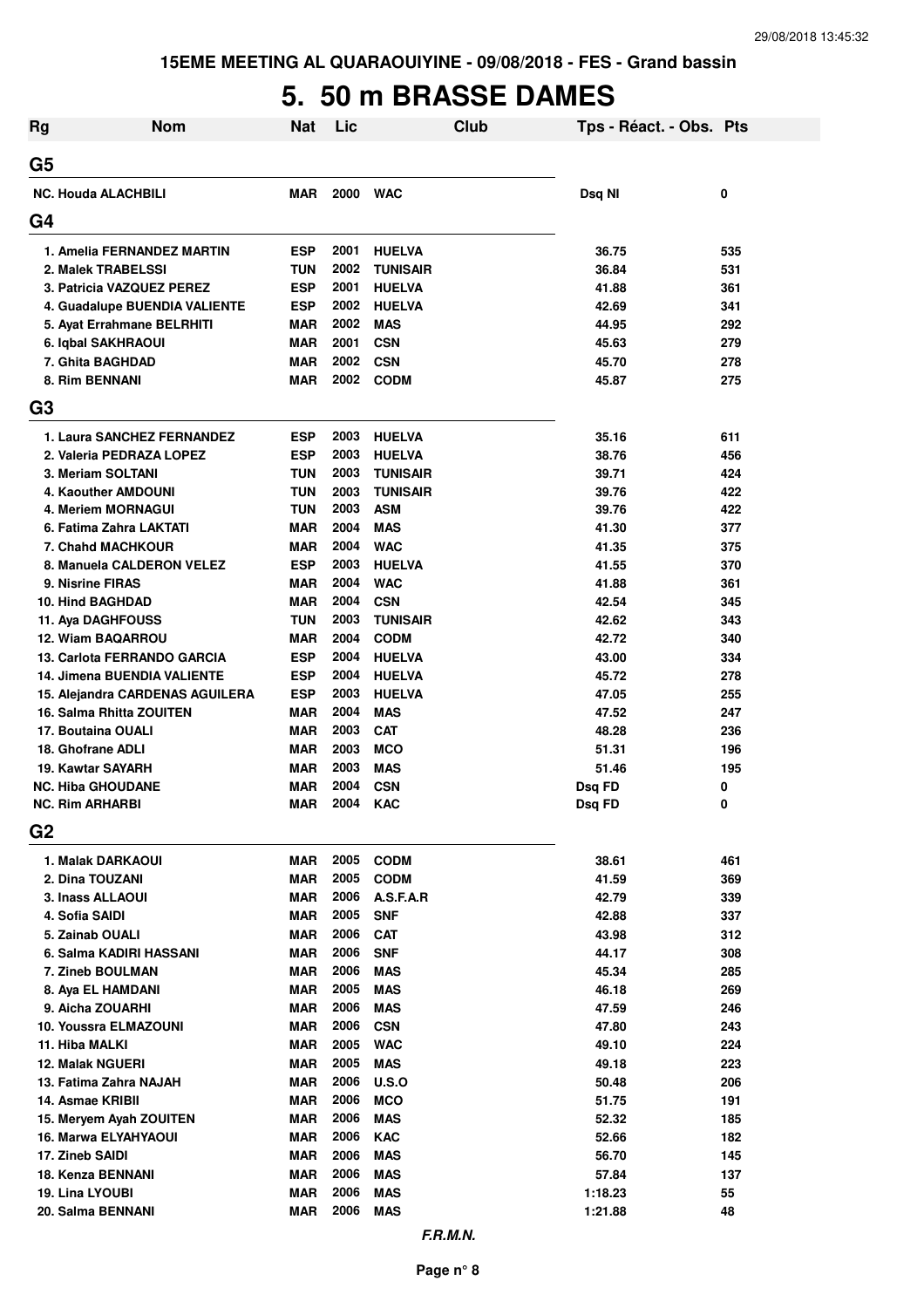**15EME MEETING AL QUARAOUIYINE - 09/08/2018 - FES - Grand bassin**

# **5. 50 m BRASSE DAMES**

| Rg                              | Nom | <b>Nat</b> | Lic         | Club | Tps - Réact. - Obs. Pts |  |
|---------------------------------|-----|------------|-------------|------|-------------------------|--|
| G <sub>2</sub>                  |     |            |             |      |                         |  |
| <b>NC. Wissal EL MANSOURI</b>   |     | <b>MAR</b> | 2006<br>ABN |      | Dsg FD                  |  |
| <b>NC. Lina OUAZZANI CHAHDI</b> |     | <b>MAR</b> | 2006<br>MAS |      | Dsg NI                  |  |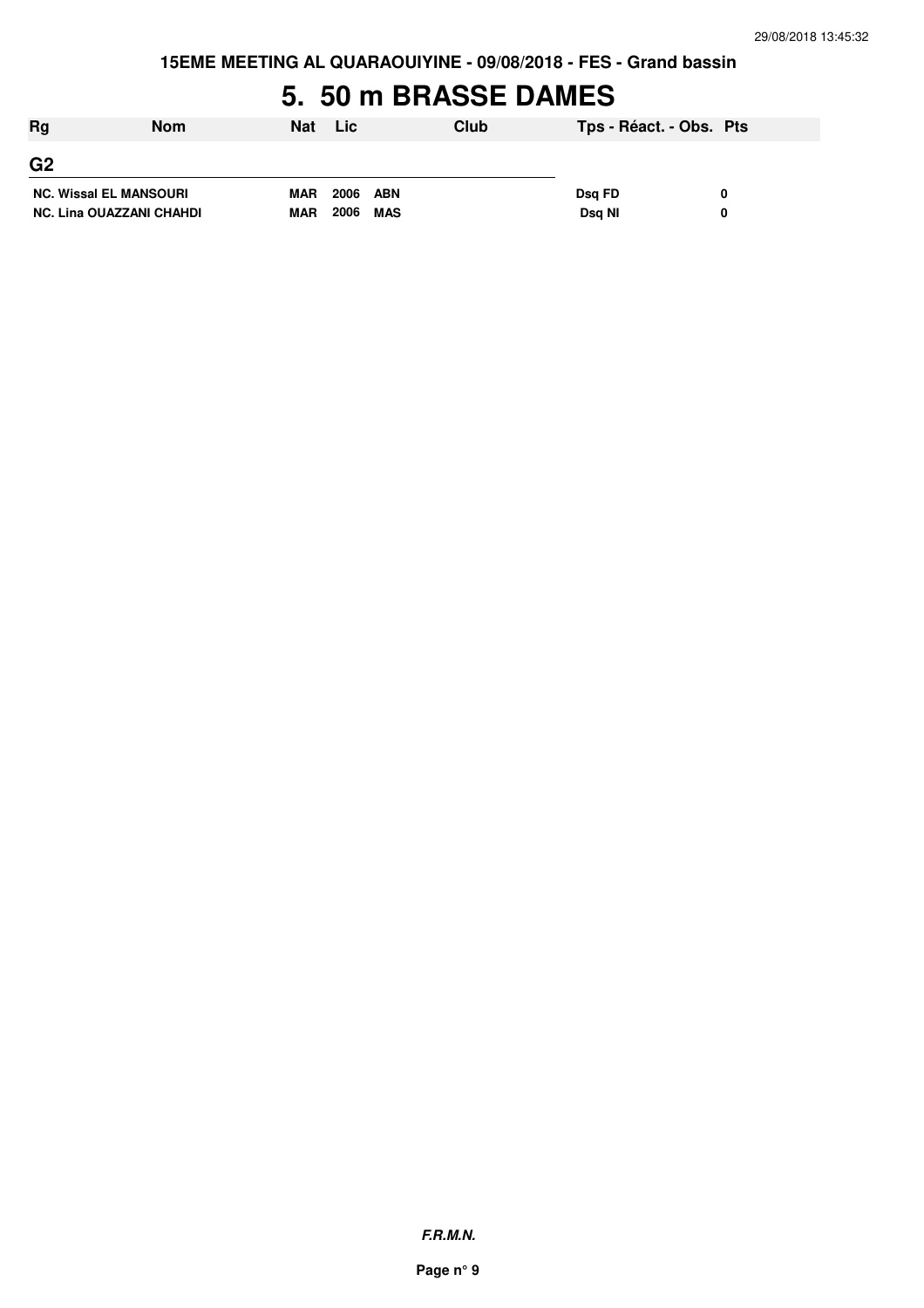# **6. 50 m BRASSE MESSIEURS**

| Rg                                     | <b>Nom</b>                   | <b>Nat</b> | Lic  |                               | Club | Tps - Réact. - Obs. Pts |            |
|----------------------------------------|------------------------------|------------|------|-------------------------------|------|-------------------------|------------|
| G5                                     |                              |            |      |                               |      |                         |            |
| 1. Juan Pedro VAZQUEZ CIVILA           |                              | <b>ESP</b> | 1994 | <b>HUELVA</b>                 |      | 32.81                   | 537        |
| 2. Ali SADOUK                          |                              | <b>MAR</b> | 1999 | <b>USF</b>                    |      | 32.94                   | 531        |
| 3. Nouamane HAOUATI                    |                              | <b>MAR</b> | 1997 | R.C.A.NAT                     |      | 33.63                   | 498        |
| 4. Hamza BENNOUNA                      |                              | <b>MAR</b> | 2000 | <b>USF</b>                    |      | 34.34                   | 468        |
| 5. Hamza DAHBI SKALI                   |                              | <b>MAR</b> | 1998 | <b>CSN</b>                    |      | 34.98                   | 443        |
|                                        | 6. Alejandro RIVERO GALLAROD | <b>ESP</b> | 2000 | <b>HUELVA</b>                 |      | 35.14                   | 437        |
| 7. David MORALES ALVAREZ               |                              | <b>ESP</b> | 1998 | <b>HUELVA</b>                 |      | 35.87                   | 411        |
| 8. El Mehdi MIMOUNI                    |                              | <b>MAR</b> | 1998 | <b>MAS</b>                    |      | 37.25                   | 367        |
| 9. Omar AZIKOU                         |                              | <b>MAR</b> | 2000 | <b>KAC</b>                    |      | 40.40                   | 287        |
| <b>10. Alvaro MARQUEZ MARTIN</b>       |                              | <b>ESP</b> | 1997 | <b>HUELVA</b>                 |      | 41.41                   | 267        |
| 11. Soufiane EL MANSOURI               |                              | <b>MAR</b> | 2000 | <b>ABN</b>                    |      | 42.70                   | 243        |
| G4                                     |                              |            |      |                               |      |                         |            |
| 1. Yassine EL OMARI                    |                              | <b>MAR</b> | 2002 | <b>MAS</b>                    |      | 33.66                   | 497        |
| 2. Ilyas BOUDENE                       |                              | <b>MAR</b> | 2001 | <b>MAS</b>                    |      | 34.13                   | 477        |
| 3. Ali KAMIL                           |                              | <b>MAR</b> | 2002 | <b>WAC</b>                    |      | 35.05                   | 440        |
| 4. Omar LEBIED                         |                              | <b>MAR</b> | 2002 | <b>CSN</b>                    |      | 35.45                   | 425        |
| 5. Saad LAKHLALKI                      |                              | <b>MAR</b> | 2002 | <b>CSE</b>                    |      | 35.98                   | 407        |
| 6. Eduardo BARROSO PEREZ               |                              | <b>ESP</b> | 2001 | <b>HUELVA</b>                 |      | 39.60                   | 305        |
| 7. Mohamed RASSI                       |                              | <b>MAR</b> | 2002 | <b>UNO</b>                    |      | 39.74                   | 302        |
| <b>NC. Pablo TRINIDAD MORALES</b>      |                              | <b>ESP</b> | 2002 | <b>HUELVA</b>                 |      | Dsq NI                  | 0          |
| G3                                     |                              |            |      |                               |      |                         |            |
| 1. Mohamed Badr OUAMMOU                |                              | <b>MAR</b> | 2004 | <b>WAC</b>                    |      | 34.05                   | 480        |
| 2. Hedi BRAHMI                         |                              | TUN        | 2003 | <b>TUNISAIR</b>               |      | 34.53                   | 460        |
|                                        | 3. Mohamed Yassine MSALMANI  | <b>TUN</b> | 2004 |                               |      | 35.26                   |            |
| 3. Walid DEQQAOUI                      |                              | <b>MAR</b> | 2003 | <b>TUNISAIR</b><br><b>USF</b> |      | 35.26                   | 432<br>432 |
| 5. Ali GHARIANI                        |                              | TUN        | 2003 | <b>ASM</b>                    |      | 35.69                   | 417        |
| 6. Youssef KADIRI HASSANI              |                              | <b>MAR</b> | 2003 | <b>SNF</b>                    |      | 38.02                   | 345        |
| 7. Walid RHZAL                         |                              | <b>MAR</b> | 2003 | <b>UNO</b>                    |      | 38.48                   | 333        |
| 8. Anass BOUABDELLAOUI                 |                              | <b>MAR</b> | 2004 | <b>MCO</b>                    |      | 38.83                   | 324        |
| 9. Yassine NAIMI                       |                              | <b>MAR</b> | 2004 | <b>U.S.O</b>                  |      | 40.25                   | 291        |
| <b>10. Francisco LUQUE MARQUEZ</b>     |                              | <b>ESP</b> | 2003 | <b>HUELVA</b>                 |      | 41.14                   | 272        |
| 11. Jose Maria GOMEZ GUEDES            |                              | <b>ESP</b> | 2003 | <b>HUELVA</b>                 |      | 41.16                   | 272        |
|                                        |                              |            |      |                               |      |                         |            |
| 12. Yassine MAKNASSI SALIME            |                              | MAR        | 2004 | <b>MAS</b>                    |      | 41.62                   | 263        |
| 13. Mehdi CHEHLAFI                     |                              | <b>MAR</b> | 2003 | U.S.O                         |      | 43.41                   | 231        |
| <b>14. Anas BOUYAKOUBI</b>             |                              | <b>MAR</b> | 2004 | A.S.F.A.R                     |      | 43.61                   | 228        |
| <b>15. Adil NOUIRA</b>                 |                              | <b>MAR</b> | 2004 | <b>KAC</b>                    |      | 45.29                   | 204        |
|                                        | 16. Mohammed Amine CHETOUANE | <b>MAR</b> | 2003 | <b>UNO</b>                    |      | 45.90                   | 196        |
| 17. Othmane ZAITOUNE<br>G <sub>2</sub> |                              | <b>MAR</b> | 2004 | <b>MAS</b>                    |      | 46.90                   | 183        |
|                                        |                              |            |      |                               |      |                         |            |
| 1. Ismail DEQQAOUI                     |                              | MAR        | 2005 | <b>USF</b>                    |      | 35.63                   | 419        |
| 2. Khalil ELMOUNE                      |                              | <b>MAR</b> | 2005 | <b>CODM</b>                   |      | 37.21                   | 368        |
| 3. Ayman BOUCETTA                      |                              | <b>MAR</b> | 2005 | <b>CNN</b>                    |      | 37.67                   | 355        |
| 4. Omar HIDAF                          |                              | <b>MAR</b> | 2006 | <b>CODM</b>                   |      | 41.11                   | 273        |
| 5. Nouh ZAROUKI                        |                              | <b>MAR</b> | 2005 | <b>UNO</b>                    |      | 41.61                   | 263        |
| 6. Yassine RAMDANI                     |                              | <b>MAR</b> | 2005 | <b>MCO</b>                    |      | 41.64                   | 262        |
| 7. Yasser OUARIACH                     |                              | <b>MAR</b> | 2005 | U.S.O                         |      | 42.33                   | 250        |
| 8. Achraf AKIL                         |                              | <b>MAR</b> | 2006 | <b>CSEJL</b>                  |      | 44.51                   | 215        |
| 9. Abdelali RAMDANI                    |                              | <b>MAR</b> | 2006 | <b>MCO</b>                    |      | 45.27                   | 204        |
| 10. Logmane FASSI FIHRI                |                              | <b>MAR</b> | 2006 | <b>MAS</b>                    |      | 45.53                   | 201        |
| 11. Mohammed Tayeb GHALLAB             |                              | <b>MAR</b> | 2006 | <b>SNF</b>                    |      | 46.15                   | 193        |
| 12. Boubker SAYARH                     |                              | <b>MAR</b> | 2005 | <b>MAS</b>                    |      | 48.02                   | 171        |
| 13. Zacaria EL MIR                     |                              | <b>FRA</b> | 2006 | <b>CNS VALLAURIS</b>          |      | 50.13                   | 150        |
| 14. Marwane EL HAOUAT                  |                              | MAR        | 2006 | <b>SNF</b>                    |      | 50.62                   | 146        |
|                                        |                              |            |      |                               |      |                         |            |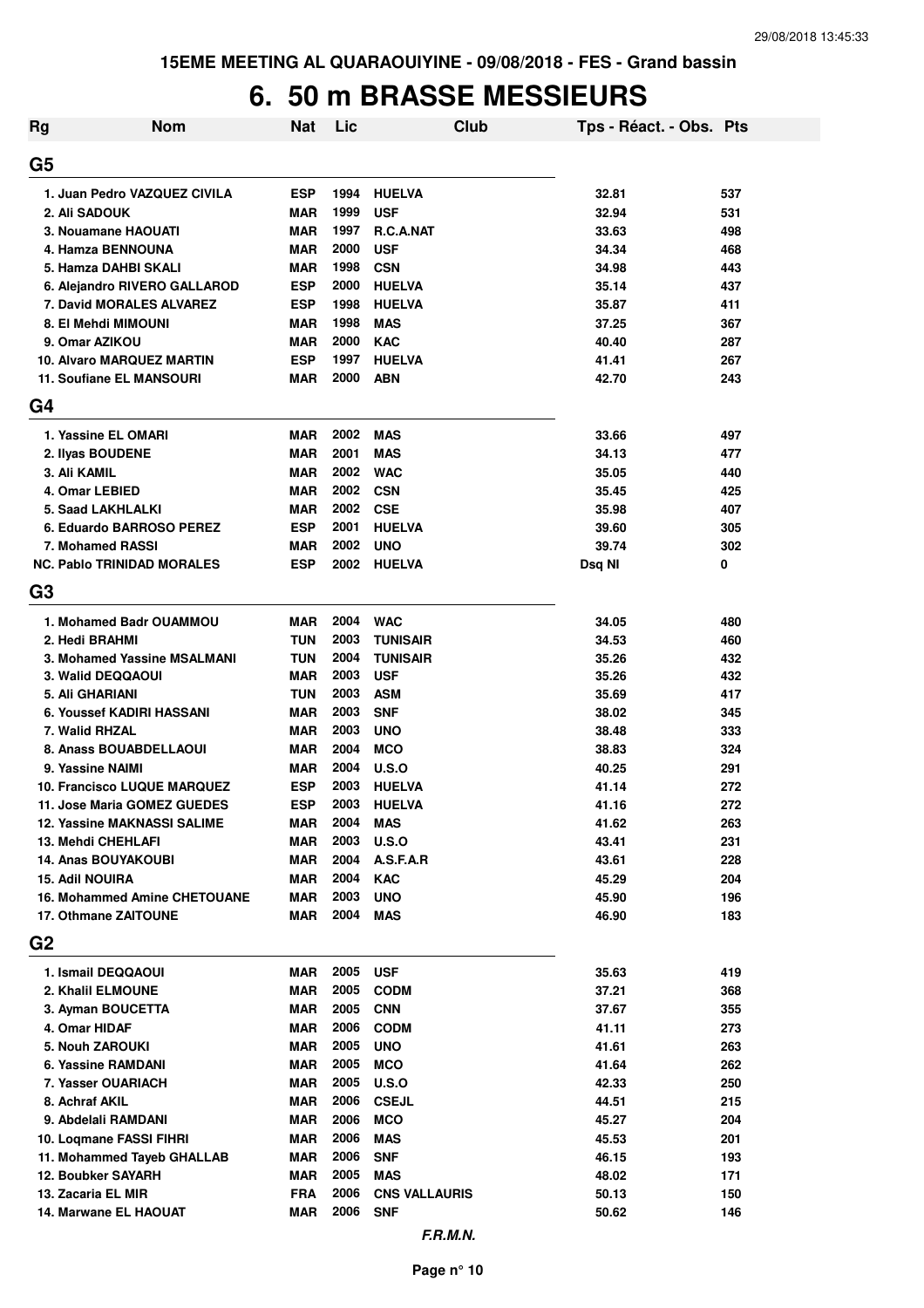**15EME MEETING AL QUARAOUIYINE - 09/08/2018 - FES - Grand bassin**

# **6. 50 m BRASSE MESSIEURS**

| Rg                         | <b>Nom</b> | <b>Nat</b> | Lic      |            | Club | Tps - Réact. - Obs. Pts |     |
|----------------------------|------------|------------|----------|------------|------|-------------------------|-----|
| G <sub>2</sub>             |            |            |          |            |      |                         |     |
| <b>15. Mohamed SAHTARI</b> |            | <b>MAR</b> | 2005 KAC |            |      | 55.66                   | 110 |
| 16. Ghali DAIRI            |            | <b>MAR</b> | 2005     | MAS        |      | 1:01.95                 | 79  |
| NC. Mohamed Hamza LAYACHI  |            | <b>MAR</b> | 2005     | <b>CAT</b> |      | Dsg NI                  | 0   |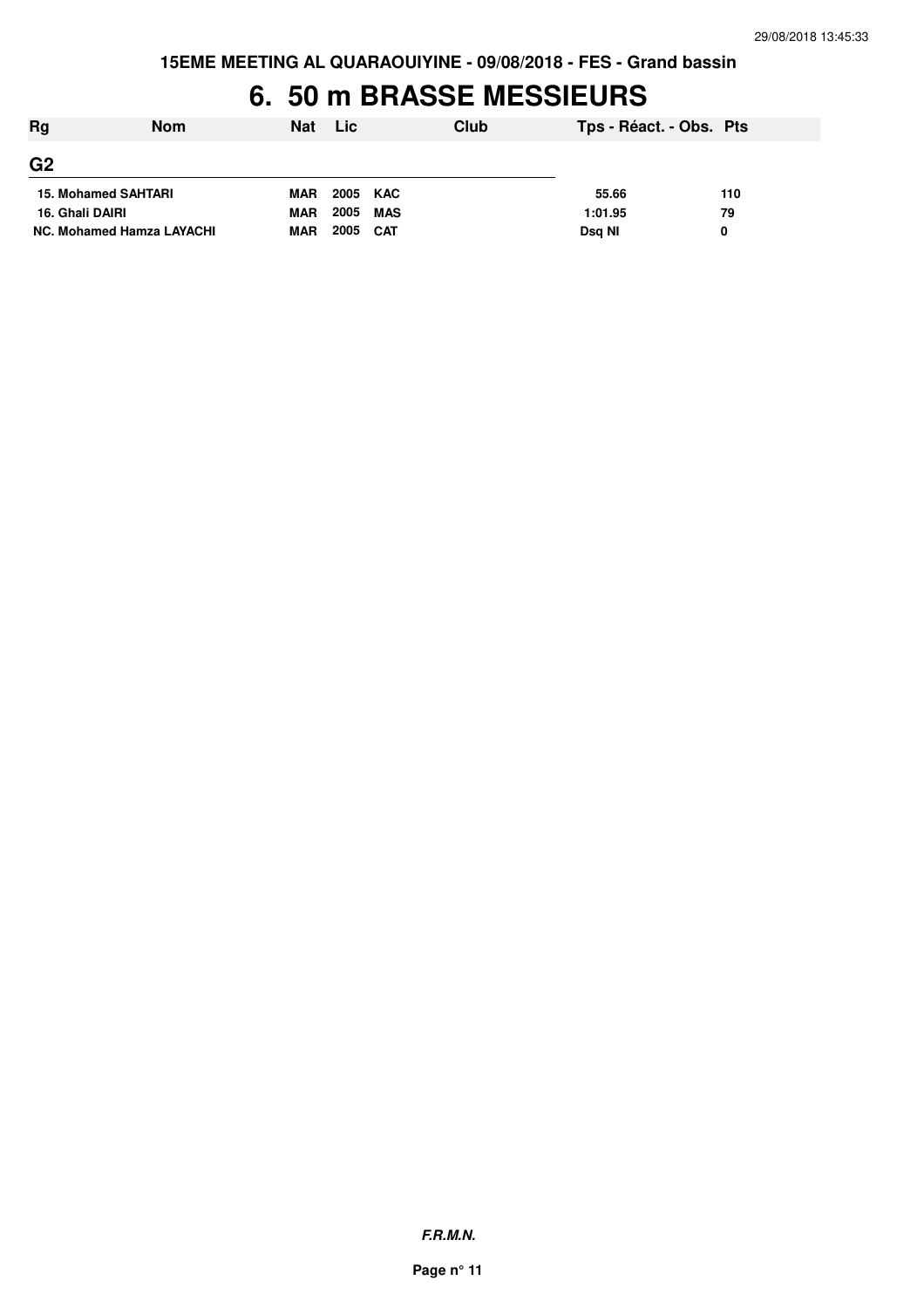# **7. 50 m PAPILLON DAMES**

| Rg             | <b>Nom</b>                    | <b>Nat</b> | <b>Lic</b> |               | Club | Tps - Réact. - Obs. Pts |     |
|----------------|-------------------------------|------------|------------|---------------|------|-------------------------|-----|
| G <sub>4</sub> |                               |            |            |               |      |                         |     |
|                | 1. Amelia FERNANDEZ MARTIN    | <b>ESP</b> | 2001       | <b>HUELVA</b> |      | 32.17                   | 438 |
|                | 2. Salma REGRAGUI             | <b>MAR</b> | 2002       | <b>USF</b>    |      | 32.47                   | 426 |
|                | 3. Avat Errahmane BELRHITI    | <b>MAR</b> | 2002       | <b>MAS</b>    |      | 32.60                   | 421 |
|                | 4. Patricia VAZQUEZ PEREZ     | <b>ESP</b> | 2001       | <b>HUELVA</b> |      | 34.80                   | 346 |
|                | 5. Lina RODRIGUEZ NHARI       | <b>ESP</b> | 2002       | <b>HUELVA</b> |      | 36.95                   | 289 |
|                | 6. Ghita BAGHDAD              | <b>MAR</b> | 2002 CSN   |               |      | 37.71                   | 272 |
|                | 7. Guadalupe BUENDIA VALIENTE | <b>ESP</b> | 2002       | <b>HUELVA</b> |      | 38.16                   | 262 |
|                | 8. Rim BENNANI                | <b>MAR</b> | 2002       | <b>CODM</b>   |      | 38.71                   | 251 |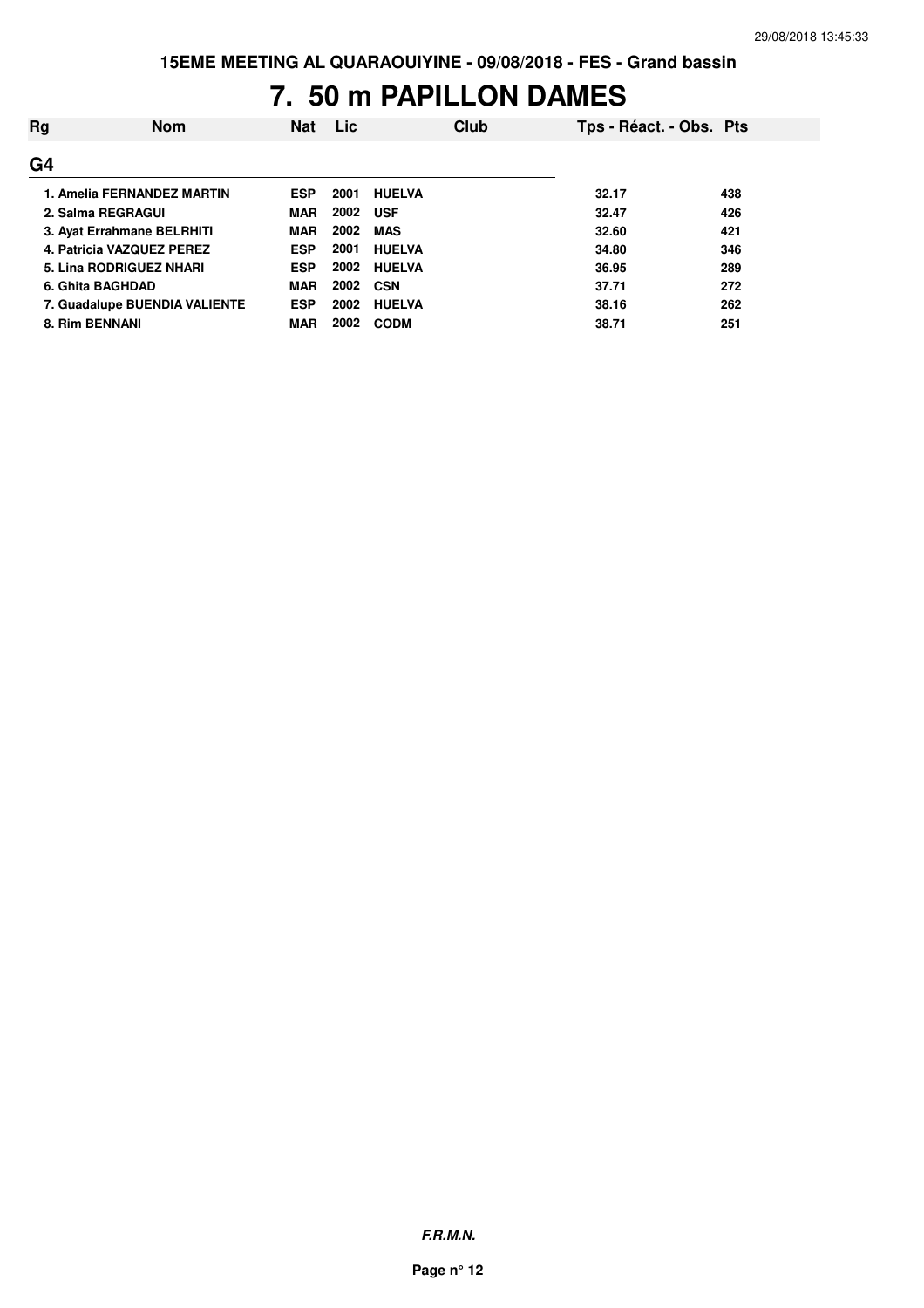#### **8. 50 m PAPILLON MESSIEURS**

| Rg                       | <b>Nom</b>                   | <b>Nat</b> | Lic  | Club             | Tps - Réact. - Obs. Pts |     |
|--------------------------|------------------------------|------------|------|------------------|-------------------------|-----|
| G <sub>5</sub>           |                              |            |      |                  |                         |     |
|                          | 1. Ayman HARRATH             | <b>MAR</b> | 1997 | <b>R.C.A.NAT</b> | 25.65                   | 669 |
|                          | 2. Ali SADOUK                | <b>MAR</b> | 1999 | <b>USF</b>       | 27.59                   | 537 |
| 3. Hamza DAHBI SKALI     |                              | <b>MAR</b> | 1998 | <b>CSN</b>       | 27.74                   | 528 |
| 4. Nouamane HAOUATI      |                              | <b>MAR</b> | 1997 | <b>R.C.A.NAT</b> | 28.70                   | 477 |
| 5. David MORALES ALVAREZ |                              | <b>ESP</b> | 1998 | <b>HUELVA</b>    | 28.93                   | 466 |
|                          | 6. Alejandro RIVERO GALLAROD | <b>ESP</b> | 2000 | <b>HUELVA</b>    | 29.33                   | 447 |
|                          | 7. Juan Pedro VAZQUEZ CIVILA | <b>ESP</b> | 1994 | <b>HUELVA</b>    | 30.15                   | 411 |
|                          | 8. Omar AZIKOU               | <b>MAR</b> | 2000 | <b>KAC</b>       | 31.25                   | 369 |
|                          | 9. Alvaro MARQUEZ MARTIN     | <b>ESP</b> | 1997 | <b>HUELVA</b>    | 33.43                   | 302 |
| G <sub>3</sub>           |                              |            |      |                  |                         |     |
|                          | 1. Mohamed Amine LAABIDI     | TUN        | 2003 | <b>TUNISAIR</b>  | 28.25                   | 500 |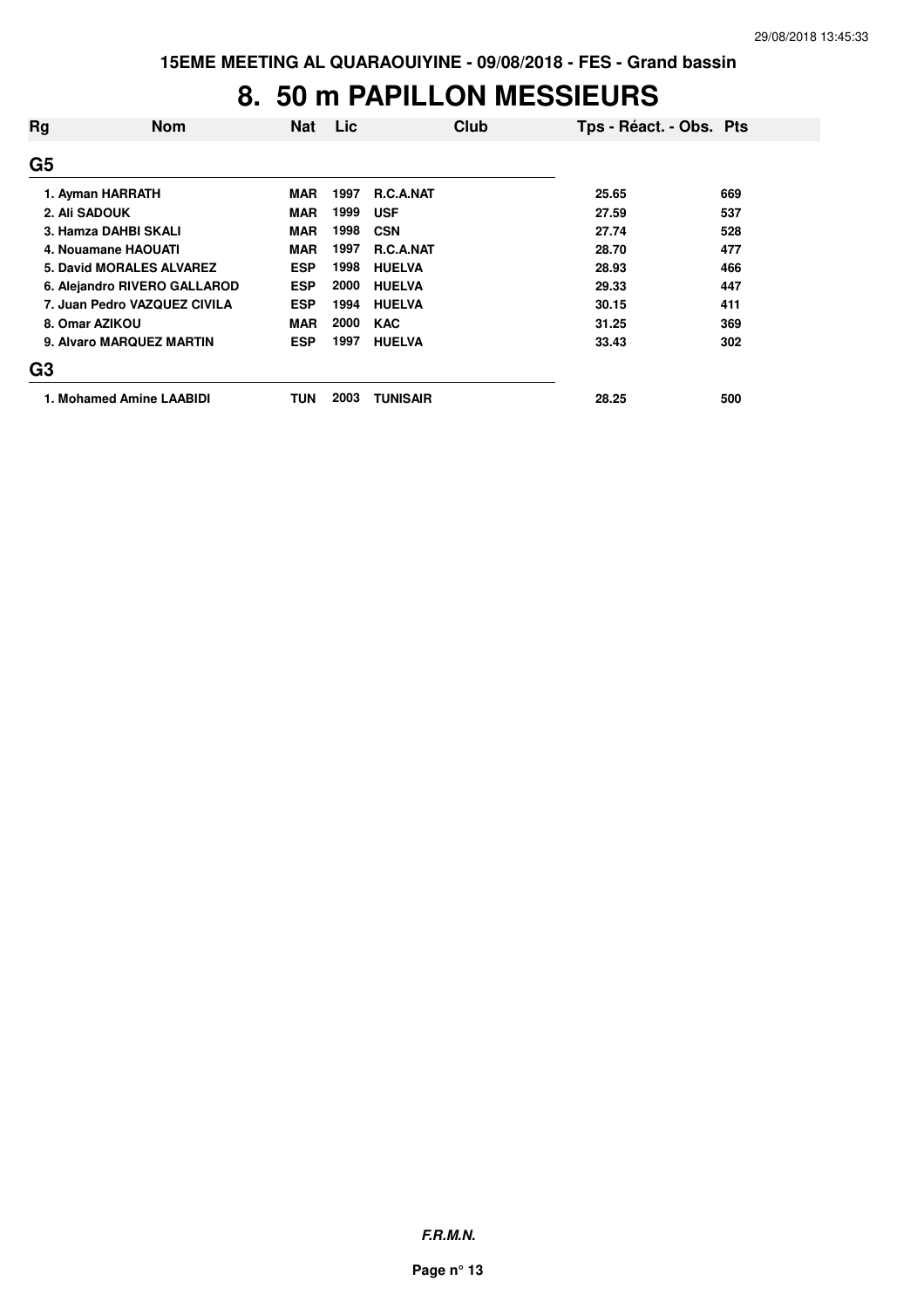# **9. 200 m 4 NAGES DAMES**

| Rg               | Nom                           | <b>Nat</b> | Lic  | Club          |         | Tps - Réact. - Obs. Pts |  |
|------------------|-------------------------------|------------|------|---------------|---------|-------------------------|--|
| G <sub>4</sub>   |                               |            |      |               |         |                         |  |
|                  | 1. Malek TRABELSSI            | TUN        | 2002 | TUNISAIR      | 2:25.95 | 645                     |  |
|                  | 2. Amelia FERNANDEZ MARTIN    | <b>ESP</b> | 2001 | <b>HUELVA</b> | 2:48.78 | 417                     |  |
|                  | 2. Patricia VAZQUEZ PEREZ     | <b>ESP</b> | 2001 | <b>HUELVA</b> | 2:48.78 | 417                     |  |
|                  | 4. Ayat Errahmane BELRHITI    | <b>MAR</b> | 2002 | MAS           | 2:51.38 | 398                     |  |
|                  | 5. Guadalupe BUENDIA VALIENTE | <b>ESP</b> | 2002 | <b>HUELVA</b> | 2:54.30 | 379                     |  |
| 6. Ghita BAGHDAD |                               | <b>MAR</b> | 2002 | <b>CSN</b>    | 3:12.82 | 280                     |  |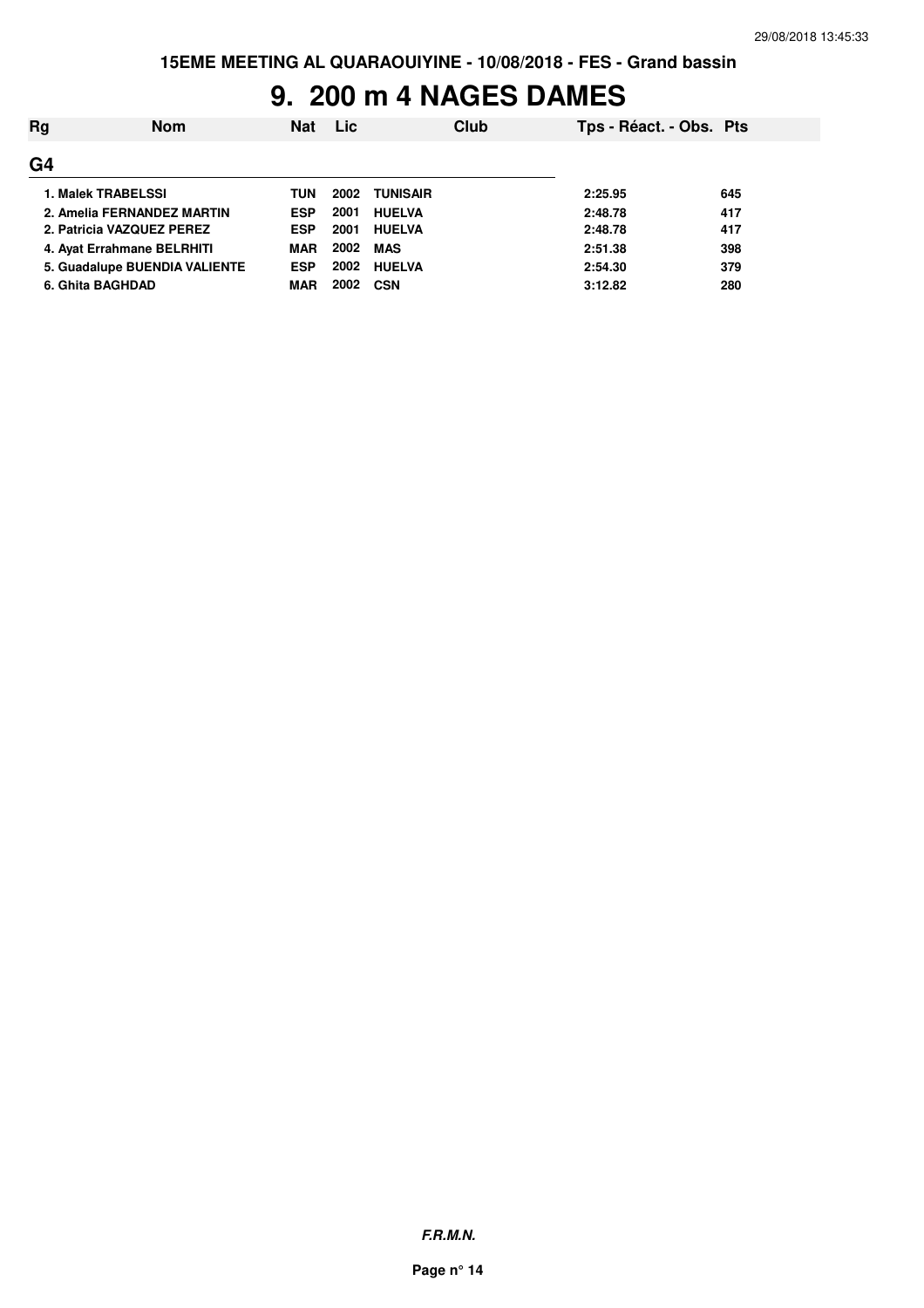# **10. 100 m DOS MESSIEURS**

| Rg                        | <b>Nom</b> | <b>Nat</b> | <b>Lic</b> | Club          | Tps - Réact. - Obs. Pts |     |
|---------------------------|------------|------------|------------|---------------|-------------------------|-----|
| G <sub>4</sub>            |            |            |            |               |                         |     |
| 1. Eduardo BARROSO PEREZ  |            | <b>ESP</b> | 2001       | <b>HUELVA</b> | 1:06.13                 | 484 |
| 2. Pablo TRINIDAD MORALES |            | <b>ESP</b> | 2002       | <b>HUELVA</b> | 1:07.88                 | 448 |
| 3. Omar Ahmed ZOUITEN     |            | <b>MAR</b> | 2002       | MAS           | 1:10.30                 | 403 |
| 4. Mohamed RASSI          |            | <b>MAR</b> | 2002       | <b>UNO</b>    | 1:25.10                 | 227 |